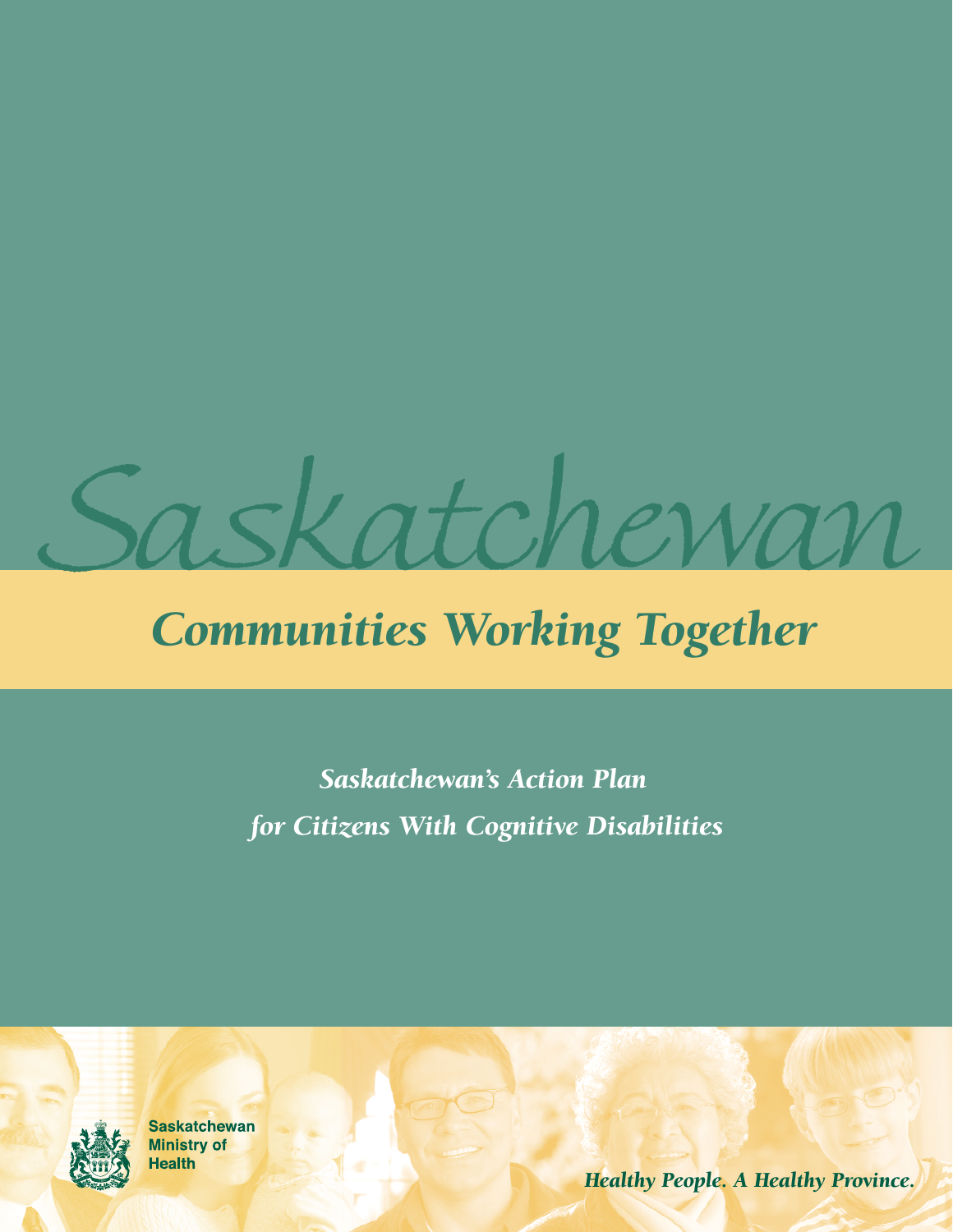*Permission granted for non-commercial reproduction related to educational or services planning purposes, provided there is clear acknowledgement of the source.*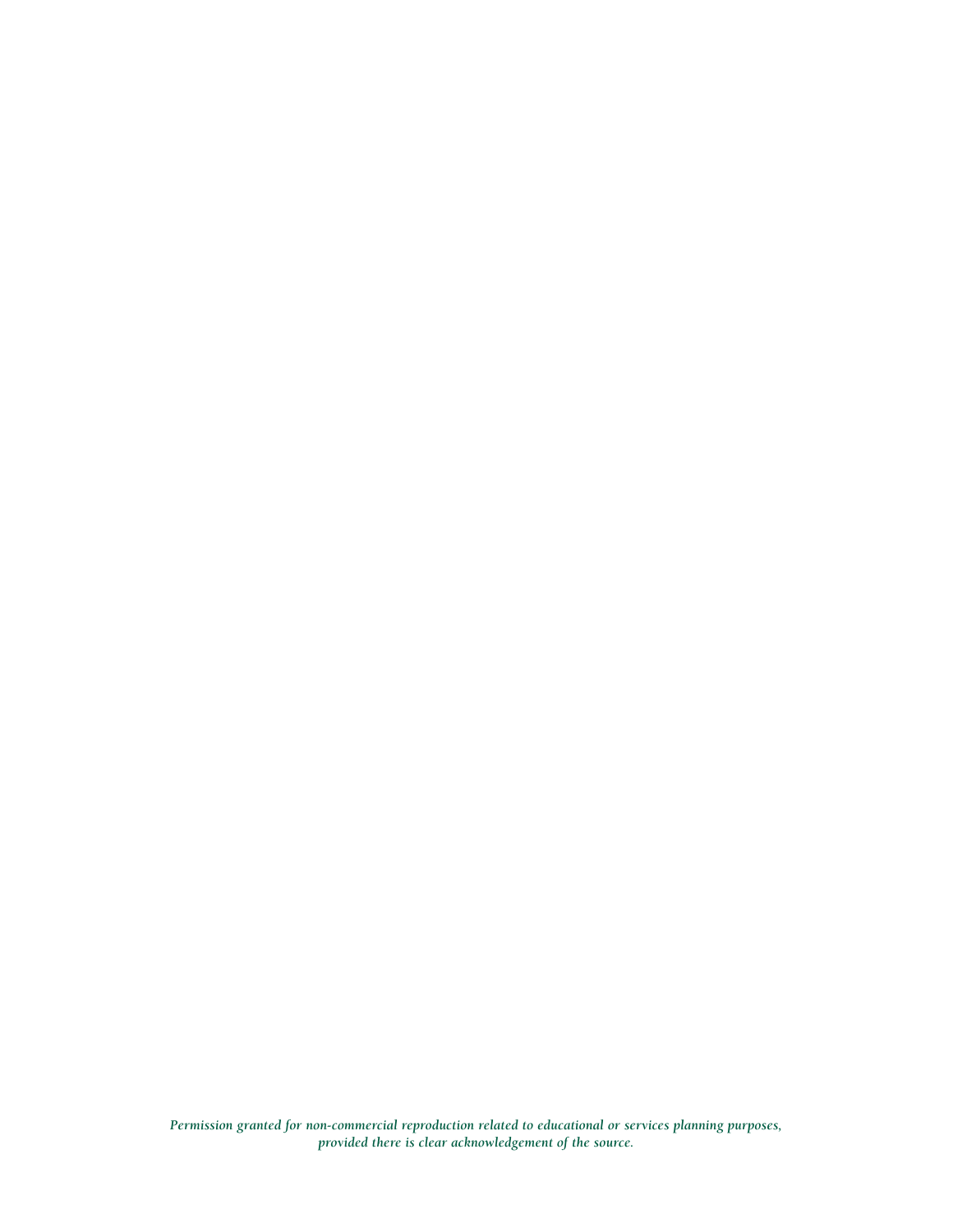# *Table of Contents*

| DEFINING COGNITIVE DISABILITIES 4                                                                                                                                                                                                                                                                                                                                                                                                                                                                                                                                                                                                                                 |
|-------------------------------------------------------------------------------------------------------------------------------------------------------------------------------------------------------------------------------------------------------------------------------------------------------------------------------------------------------------------------------------------------------------------------------------------------------------------------------------------------------------------------------------------------------------------------------------------------------------------------------------------------------------------|
| A FRAMEWORK TO GUIDE ACTIONS 5                                                                                                                                                                                                                                                                                                                                                                                                                                                                                                                                                                                                                                    |
| SUPPORTING PERSONS WITH COGNITIVE<br><b>DISABILITIES IN SASKATCHEWAN:</b>                                                                                                                                                                                                                                                                                                                                                                                                                                                                                                                                                                                         |
|                                                                                                                                                                                                                                                                                                                                                                                                                                                                                                                                                                                                                                                                   |
| Assessing the Impact of Cognitive Disabilities                                                                                                                                                                                                                                                                                                                                                                                                                                                                                                                                                                                                                    |
| Using a Community Based Approach 8                                                                                                                                                                                                                                                                                                                                                                                                                                                                                                                                                                                                                                |
| <b>LINKS TO COMPLEMENTARY</b><br><b>INITIATIVES</b><br>PRIORITIES FOR ACTION 12                                                                                                                                                                                                                                                                                                                                                                                                                                                                                                                                                                                   |
| 1. Strengthening Direct Supports Based on Need 13<br>Enhancing Knowledge and Skills of Families<br>i.<br>and Service Providers 13<br>Establishing Flexible and Individualized Supports .13<br>ii.<br>2. Improving Access to Assessments and Diagnosis $\dots$ .14<br>Enhancing Assessment and Diagnostic Services 14<br>i.<br>Establishing a Three-year Telehealth Cognitive<br>ii.<br>Disabilities Diagnostic Pilot Project 14<br>3. Strengthening Fetal Alcohol Spectrum Disorder<br>Strengthening Prevention 15<br>i.<br>Partnering with the Provincial Saskatchewan<br>ii.<br>Fetal Alcohol Support Network 17<br>iii. Developing a Screening and Alternative |
| SMALL STEPS EQUALS BIG GAINS 18                                                                                                                                                                                                                                                                                                                                                                                                                                                                                                                                                                                                                                   |
| GLOSSARY OF TERMS 19                                                                                                                                                                                                                                                                                                                                                                                                                                                                                                                                                                                                                                              |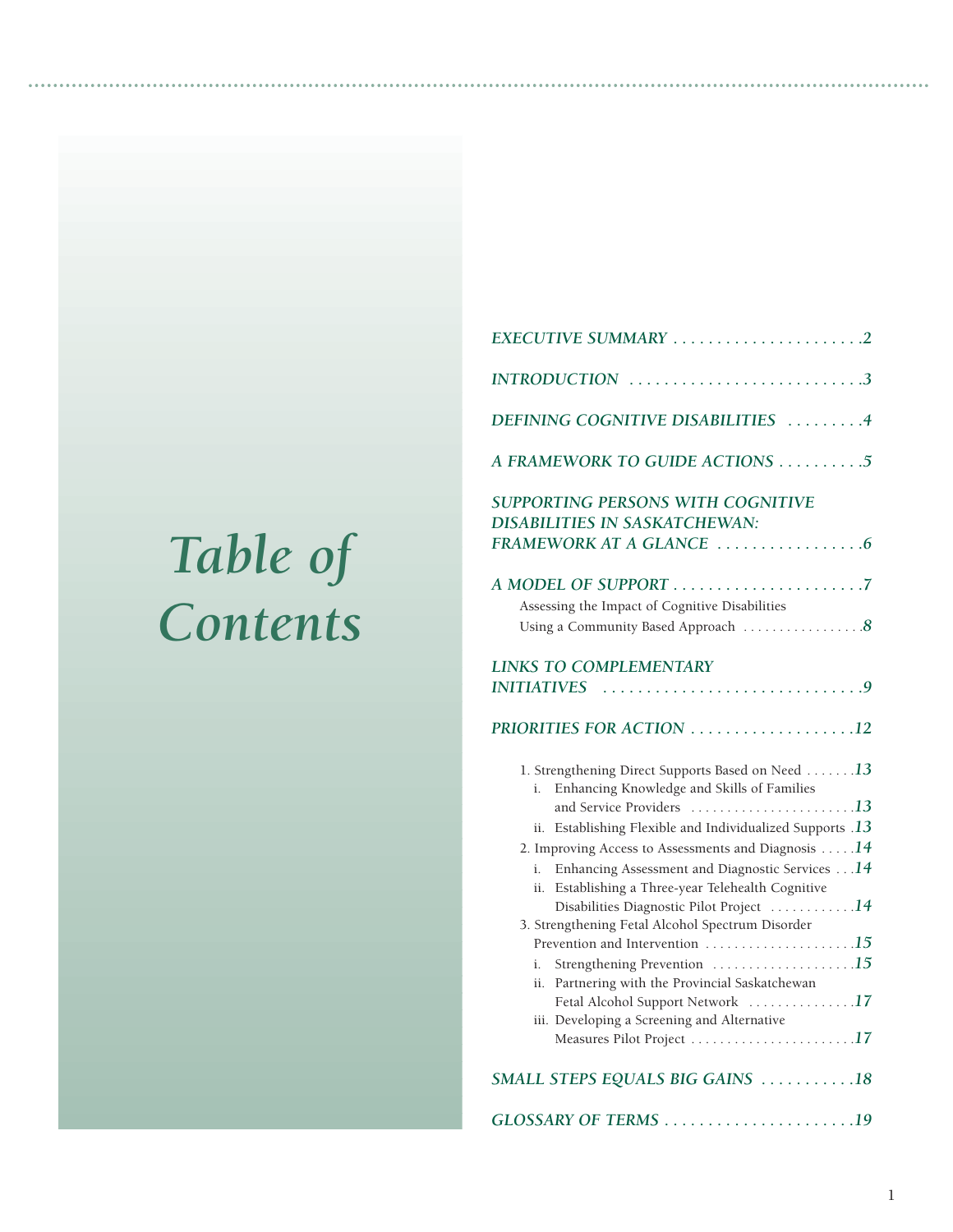### *Executive Summary*

*Communities Working Together: Saskatchewan's Action Plan for Citizens With Cognitive Disabilities* provides a framework for supporting individuals with cognitive disabilities who have significant behavioural and developmental challenges. The strategy is a result of a comprehensive review conducted in 2003 by an interdepartmental working group. The review was formed by information gathered from a number of sources, including Fetal Alcohol Spectrum Disorder Community Discussions in 2003.

In order to address gaps in existing services, many of the new initiatives outlined in the strategy are targeted toward those individuals with cognitive disabilities, primarily between 6 to 24 years of age, with an identified unmet need. There will be some flexibility depending on need, and circumstance.

Participating departments in the development of the strategy included: Saskatchewan Health, Community Resources and Employment, Learning, Corrections and Public Safety, Justice, Office of Disability Issues, First Nations and Métis Relations and the Saskatchewan Liquor and Gaming Authority.

In 2005-06 the Government of Saskatchewan will be committing \$1.65M dollars in funding to priority program enhancements intended to shape future policy and program direction. In 2006-07 the budget will be annualized to \$4.15M to allow for further enhancements to the initiatives. The priority enhancements for 2005-06 include:

- 1. Strengthening Direct Supports Based on Need;
	- i. Enhancing knowledge and skills of service providers
	- ii. Establishing flexible and individualized supports
- 2. Improving Access to Assessments and Diagnoses; and i. Enhancing Assessment and Diagnostic Services
	- ii. Three-Year Telehealth Cognitive Disabilities Diagnostic Pilot Project
- 3. Strengthening Fetal Alcohol Spectrum Disorder (FASD) Prevention and Intervention.
	- i. Strengthening Prevention
	- ii. Partnership with Saskatchewan Fetal Alcohol Support Network
	- iii. Screening and Alternatives Measures Pilot Project

Along with outlining a vision, framework and priority initiatives, the strategy:

- emphasizes providing supports based on need and impact of disability;
- encourages partnerships at the local, regional and provincial levels in order to strengthen communities (build capacity);
- builds upon existing services and supports;
- supports the Government of Saskatchewan's vision of building a quality of life that supports healthy people, families, neighbourhoods, communities, and full citizenship and equal participation of individuals with disabilities;
- complements and links with other key initiatives, including: *KidsFirst*, Early Learning and Care (in development), School<sup>PLUS</sup>, Building Independence, Strategy for Métis and Off-Reserve First Nations People (MOR), Healthier Places to Live, Work and Play. . . A Population Health Promotion Strategy for Saskatchewan, Youth Services Model and Saskatchewan Council on Disability Issues' Saskatchewan's Disability Action Plan.

The overall direction of the strategy puts the needs of individuals with cognitive disabilities first. Understanding how disabilities impact individuals in their daily lives and tailoring services based on individual needs, rather than a specific diagnosis, is a key focus of the strategy.

Implementation of some of the major initiatives is under way. In the meantime, it is hoped that by sharing this strategy others will find it a useful resource in their continued work assisting individuals with disabilities.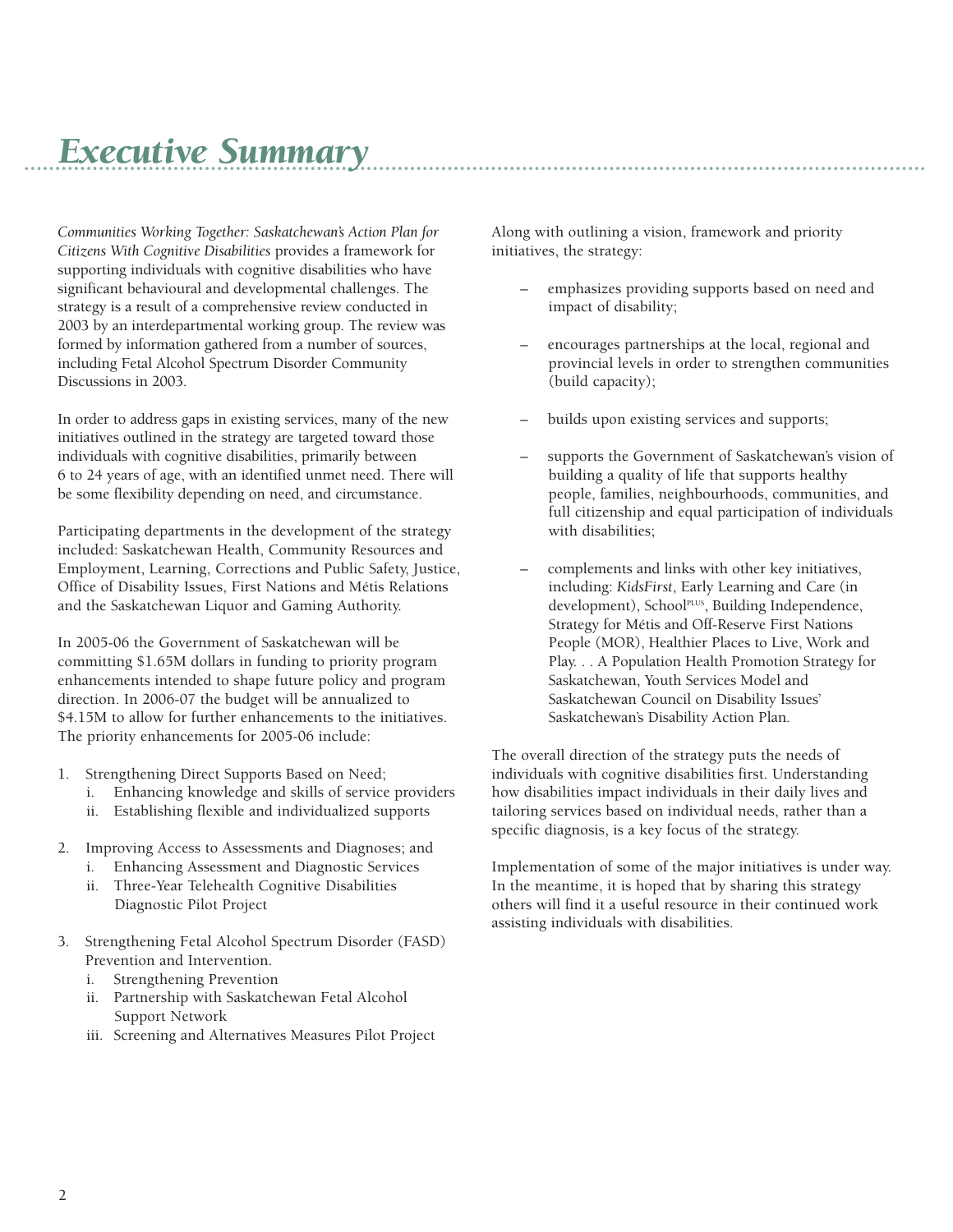### *Introduction*

There is growing recognition of the need for better coordination, integration, and enhancement of supports and services to people with cognitive disabilities. Because existing services are often challenged to address the impacts of cognitive disabilities, provincial government departments have been consulting with communities to discuss how best to improve services and supports.

"Full citizenship of persons with disabilities requires access to supports and the elimination of barriers to service."

*In Unison 2000: Persons with Disabilities in Canada, Human Resources Development Canada, 2000.*

Beginning in 2004-05 government committed new funding to the *Communities Working Together: Saskatchewan's Action Plan for Citizens With Cognitive Disabilities.* The strategy assists persons with cognitive disabilities and their families, their communities, service providers and government departments.

The main focus of the strategy is to provide supports based on need and impact of disability. This provides more individualized and flexible services. Strengthening communities and building on existing services is an important aspect of the strategy.

The strategy provides a framework for supporting individuals with cognitive disabilities who have significant behavioural and developmental challenges, between 0 and 24 years of age. However, in order to address gaps in existing services, many of the new initiatives outlined in the strategy are targeted toward those individuals with cognitive disabilities, primarily between 6 and 24 years of age, with an identified unmet need. There will be some flexibility depending on need, and circumstance. Upon completing a review it was determined there are often gaps in services and supports for those individuals who transition from youth into early adulthood.

Key investments will be made in prevention, direct supports, assessment and diagnosis as well as specific initiatives related to Fetal Alcohol Spectrum Disorder (FASD).

The *Communities Working Together: Saskatchewan's Action Plan for Citizens With Cognitive Disabilities* will also complement and link with other provincial initiatives already underway. Examples include: *KidsFirst*, Early Learning and Care (in development), SchoolPLUS, Building Independence, Strategy for Métis and Off-Reserve First Nations People (MOR), Healthier Places to Live, Work and Play. . . A Population Health Promotion Strategy for Saskatchewan, Youth Services Model and Saskatchewan Council on Disability Issues' Saskatchewan Disability Action Plan.

While each of the above initiatives has a distinct focus, approach and target group, an individual or family may be touched by a combination of strategies at any point across the life cycle. These initiatives are not designed to replace existing services or to develop a new service delivery system, but rather are designed to enhance existing supports, fill service gaps, and support front line service providers.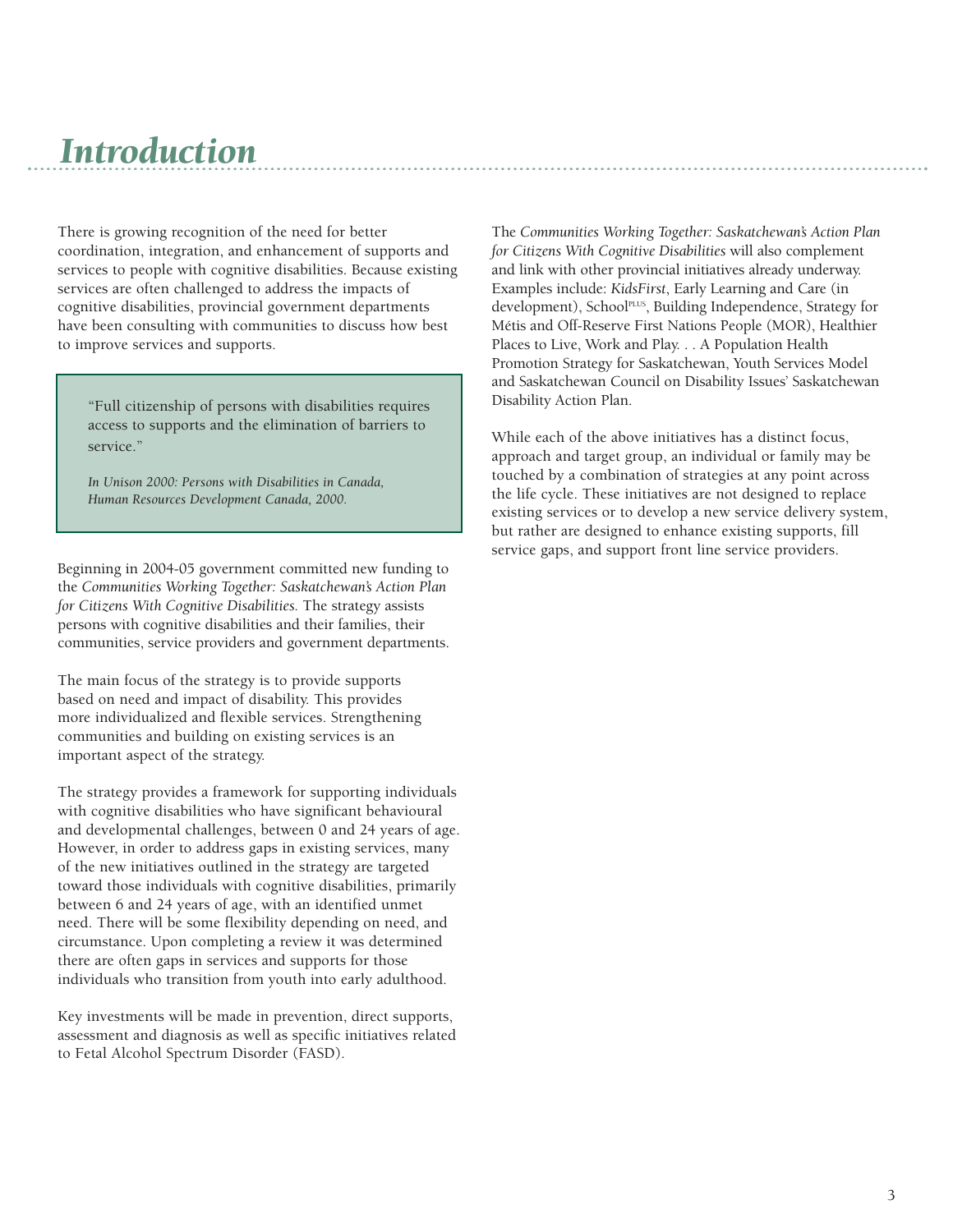# *Defining Cognitive Disabilities*

A cognitive disability is typically a long-term condition that involves significant limitations in a person's ability to learn and to process information from his/her environment (e.g. acquiring knowledge, remembering, decision making, problem solving, abstract reasoning, etc.).

This strategy will begin to address the unmet needs of individuals with cognitive disabilities who have significant behavioural and developmental challenges that impact daily functioning.

Behavioural challenges refer to limitations in an individual's social, emotional or behavioural functioning. Behavioural challenges can impact on a person's daily functioning.

Developmental challenges refer to limitations in the person's adaptation to daily living. In this context, developmental challenges may include behavioural challenges but also limitations in other areas of functioning such as self-direction, self-care, home and community living, work, leisure, safety, educational, vocational and employment activities.

Impact of disability means understanding an individual's limitations or restrictions and the supports required to participate and to be included in the community.

Wide variations in severity and levels of functioning produce varying degrees of impact of the disability on daily living. An approach based on the impact of disability allows supports to be more closely matched to individual need and circumstance.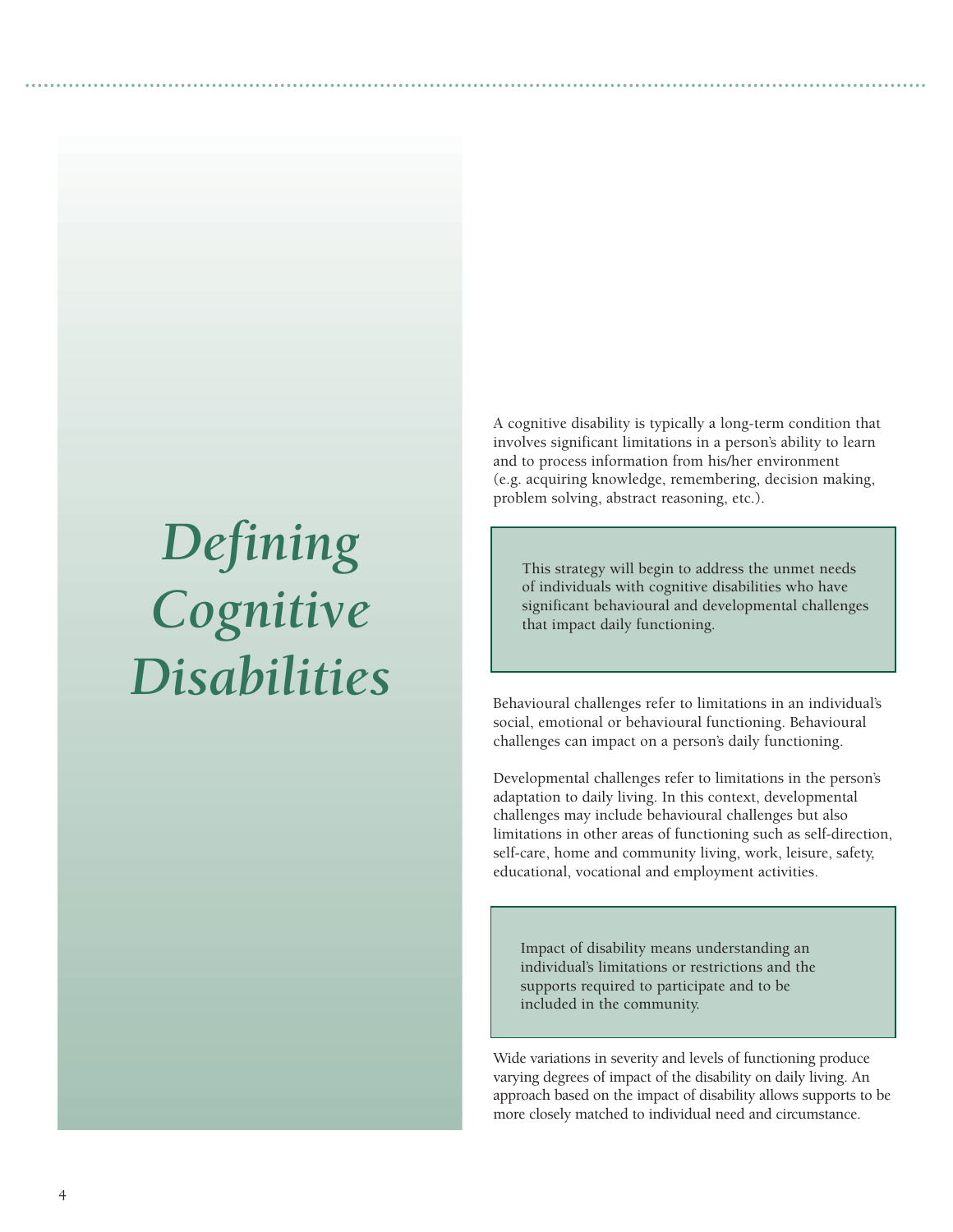# *A Framework to Guide Actions*

A framework has been developed in order to guide actions to support individuals with cognitive disabilities and their families.

See *A Framework at a Glance* on the next page.

In order to support the framework, Guiding Principles have also been developed. They include:

- Services and supports are based on need.
- Independence and community strengths are recognized.
- Processes are respectful, compassionate and culturally responsive.
- Holistic, integrated approaches are used.
- Collaboration and capacity building are promoted among governments, service provider agencies, individuals, families and communities.
- Balance of services and supports across the lifespan are provided.
- Shared responsibility and accountability are recognized.
- Evidence-based planning and service delivery are provided.
- Services and supports are sustainable.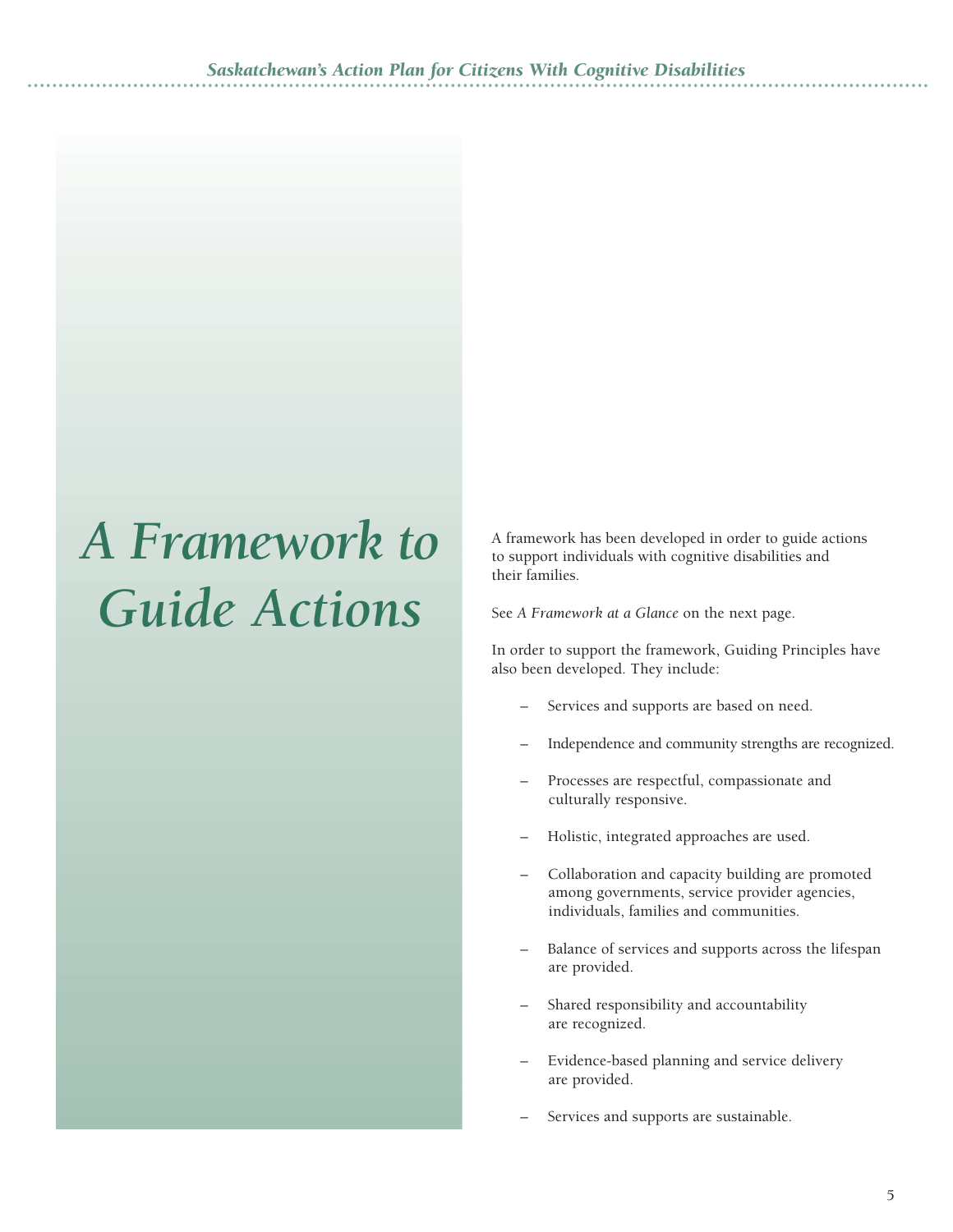#### *SUPPORTING PERSONS WITH COGNITIVE DISABILITIES IN SASKATCHEWAN: FRAMEWORK AT A GLANCE*

#### *VISION:*

A community that supports persons with cognitive disabilities so that each individual is able to participate and contribute as a full citizen in the economic and social life in Saskatchewan.

#### *GOALS:*

- 1. Develop and increase family, community and professional ability to support individuals with cognitive disabilities.
- 2. Assist individuals with cognitive disabilities to become independent and self-sufficient to the maximum of their capabilities.
- 3. Prevent FASD by reducing or eliminating the consumption of alcohol during pregnancy through accessible, culturally appropriate supports.

#### *OBJECTIVES:*

- 1. Increase awareness and understanding of the life-long effects of cognitive disabilities.
- 2. Strengthen education, training and skills development, and early intervention in order to address the needs of individuals, family and community and to lessen the impact of disability.
- 3. Improve access to appropriate assessments, diagnoses and other support services.
- 4. Identify and link existing services for individuals with cognitive disabilities using integrated planning processes.
- 5. Provide services and supports to address the impact of disability, meet identified needs, and facilitate independence.
- 1. Continue to raise the level of public awareness and health promotion in the general population about the risks of alcohol consumption during pregnancy.
- 2. Inform all women of childbearing age about substance use during pregnancy and the help available if needed.
- 3. Increase awareness of the complex social factors associated with drinking alcohol during pregnancy.
- 4. Identify and target vulnerable populations through coordinated and specialized prevention early intervention programs that use nonjudgmental and culturally appropriate approaches.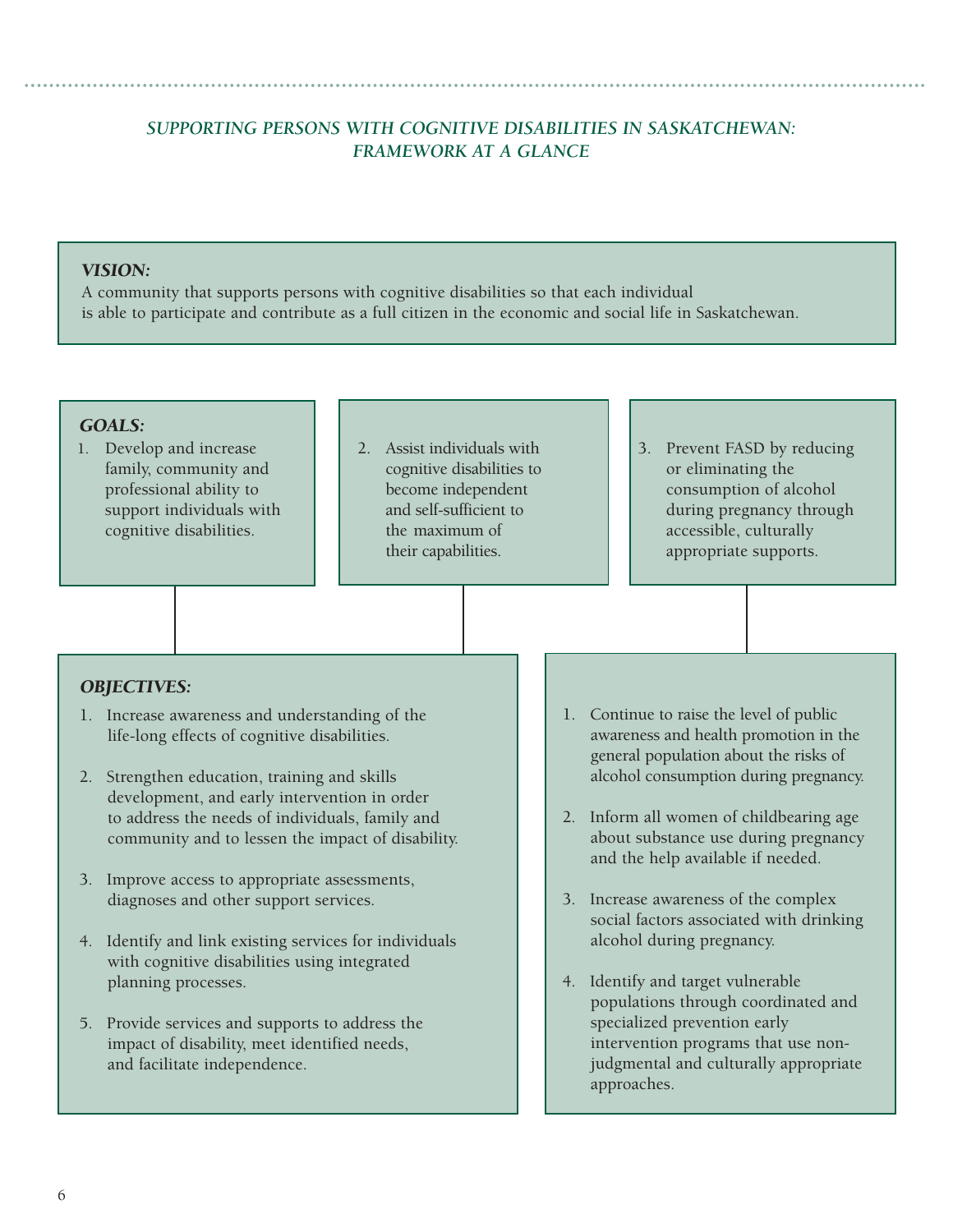# *A Model of Support*

An integrated approach involving all human services sectors (e.g. health, education and training, employment, social, justice, housing, recreational and cultural services) is necessary to meet the needs of, and improve the outcomes for, persons with cognitive disabilities and their families. Working together ensures that people receive the support they need when they need it.

Integrated planning includes a team approach with informal and formal supports to assist in identifying strengths and needs of an individual and family.

The strategy supports integrated planning processes for individuals with cognitive disabilities and their families. Where individuals or families are not connected to a network, help may be needed to develop one.

Informal supports, such as family, caregiver, friends, or volunteers / mentors, and formal supports, such as paid service providers like counsellors, social workers, teachers, medical professionals, etc., may be involved in supporting the individual and family. Informal and formal supports may be enhanced through focussing on prevention and awareness, screening, assessment, diagnosis and strengthening the knowledge, skills and other supports available in the community.

The strategy is based on a citizenship approach to disability issues. This approach was described in the Saskatchewan Council on Disability Issues' *Saskatchewan's Disability Action Plan* in June 2001. Full citizenship means the inclusion of people with disabilities in all segments of the social, economic, political and cultural life of our province. Government has endorsed the vision of full citizenship.

"There are times when individuals need support in making decisions...the individual [should] be involved in the decision making process to the full extent of his or her ability."

*Saskatchewan Council on Disability Issues, Saskatchewan's Disability Action Plan, June 2001.*

The model on the next page supports the vision where individuals with disabilities may achieve full and equal participation by receiving the supports they need.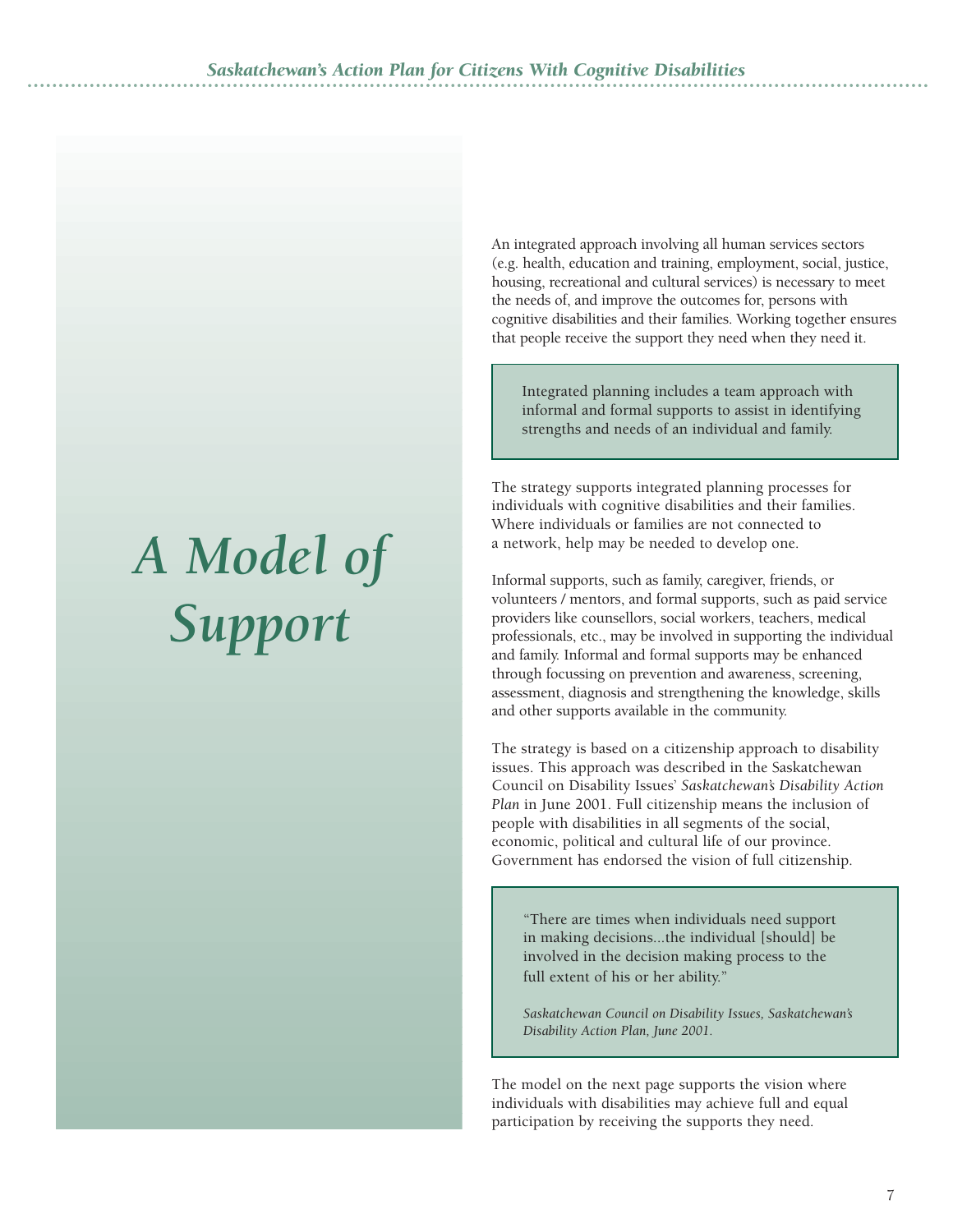#### *Assessing the Impact of Cognitive Disabilities Using a Community Based Approach Identifying Needs, and Providing Supports*

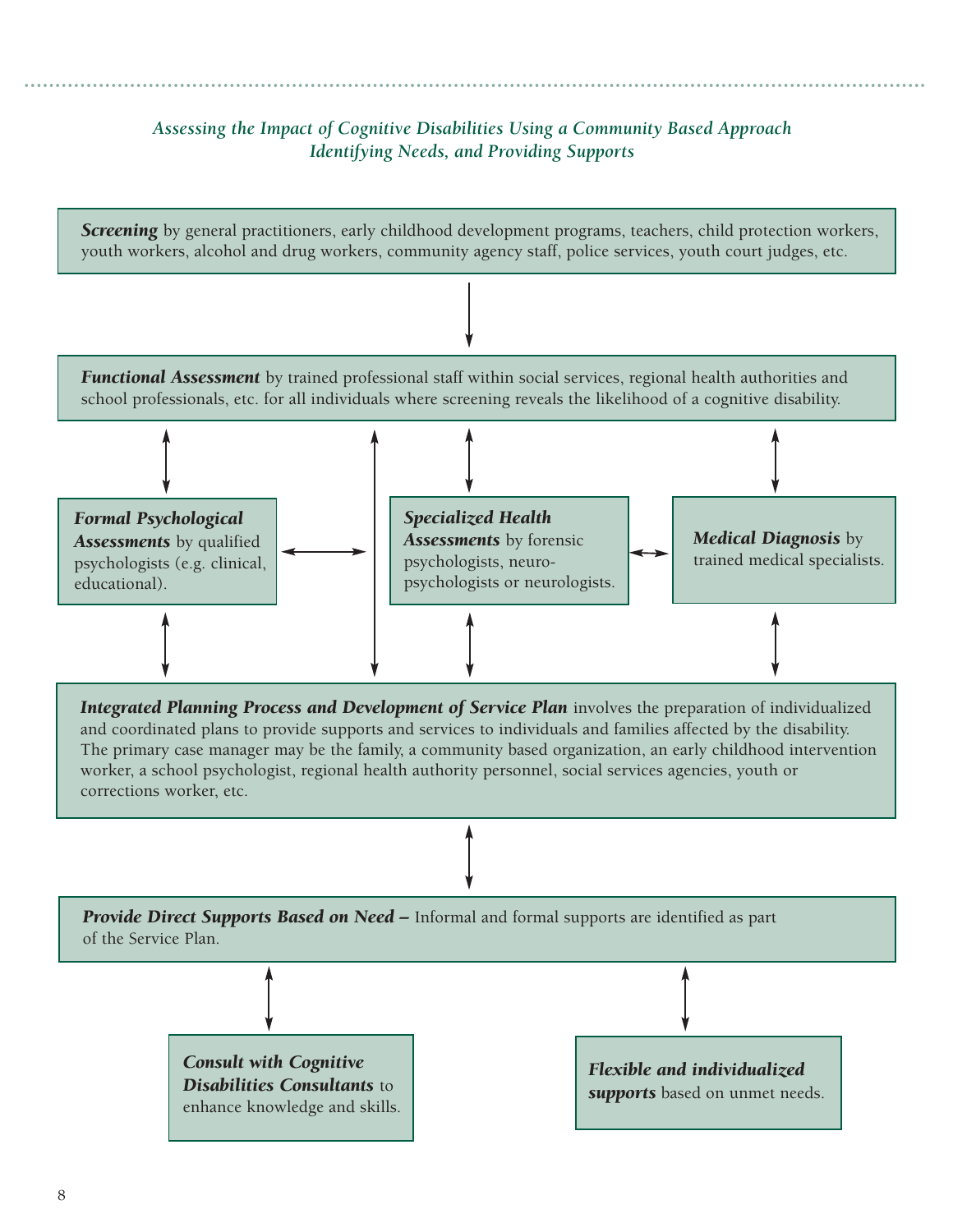# *Links To Complementary Initiatives*

The Government of Saskatchewan is involved with a number of human services initiatives that address specific needs of citizens, particularly those who are vulnerable. While each initiative has a distinct focus, approach and target group, an individual or family may be touched by a combination of initiatives at any point across the life cycle. Many initiatives are at different stages of development, however, they complement and link with the *Communities Working Together: Saskatchewan's Action Plan for Citizens With Cognitive Disabilities.*

*KidsFirst* – The interdepartmental initiative is a component of Saskatchewan's Early Childhood Development Strategy (ECDS). Prevention and early intervention initiatives focus on providing targeted services to vulnerable families with children prenatal to age five. Program components include prenatal case finding, in-hospital screening, in-depth assessment, an intense home visiting program, early learning opportunities, access to child care, dedicated mental health and addictions services, community-based supports, and the prevention of FASD. These voluntary services focus on partnership with parents, their wants and needs, and their strengths and capacities. It supports high risk children and families living in targeted communities including the North, Nipawin, Meadow Lake, Prince Albert, North Battleford, Yorkton, Regina, Saskatoon and Moose Jaw.

#### *Early Learning and Care [ELC] (in development)* –

As with the *KidsFirst* initiative, ELC is best seen as a component of the province's ECDS. A blended approach to early learning and care is a relatively new idea that addresses both the developmental needs of young children and the needs of parents for child care so they can participate in the labour market. It will build on the needs and preferences of families, resulting in an approach that enhances child development through early learning whether the child is at home or in another setting.

Saskatchewan is currently developing a plan for Early Learning and Child Care that will support the province's youngest children in reaching their potential. Stakeholder discussion forums across the province in May and June 2004 provided clear direction and feedback to support the development of a system-wide vision for Early Learning and Child Care that will encourage healthy child development and will assist parents in balancing their work and family responsibilities. Negotiations with the federal government are also ongoing, and it is expected these new resources will help to create a "Made in Saskatchewan" approach to child care and early learning that responds to the needs of families and communities in the province.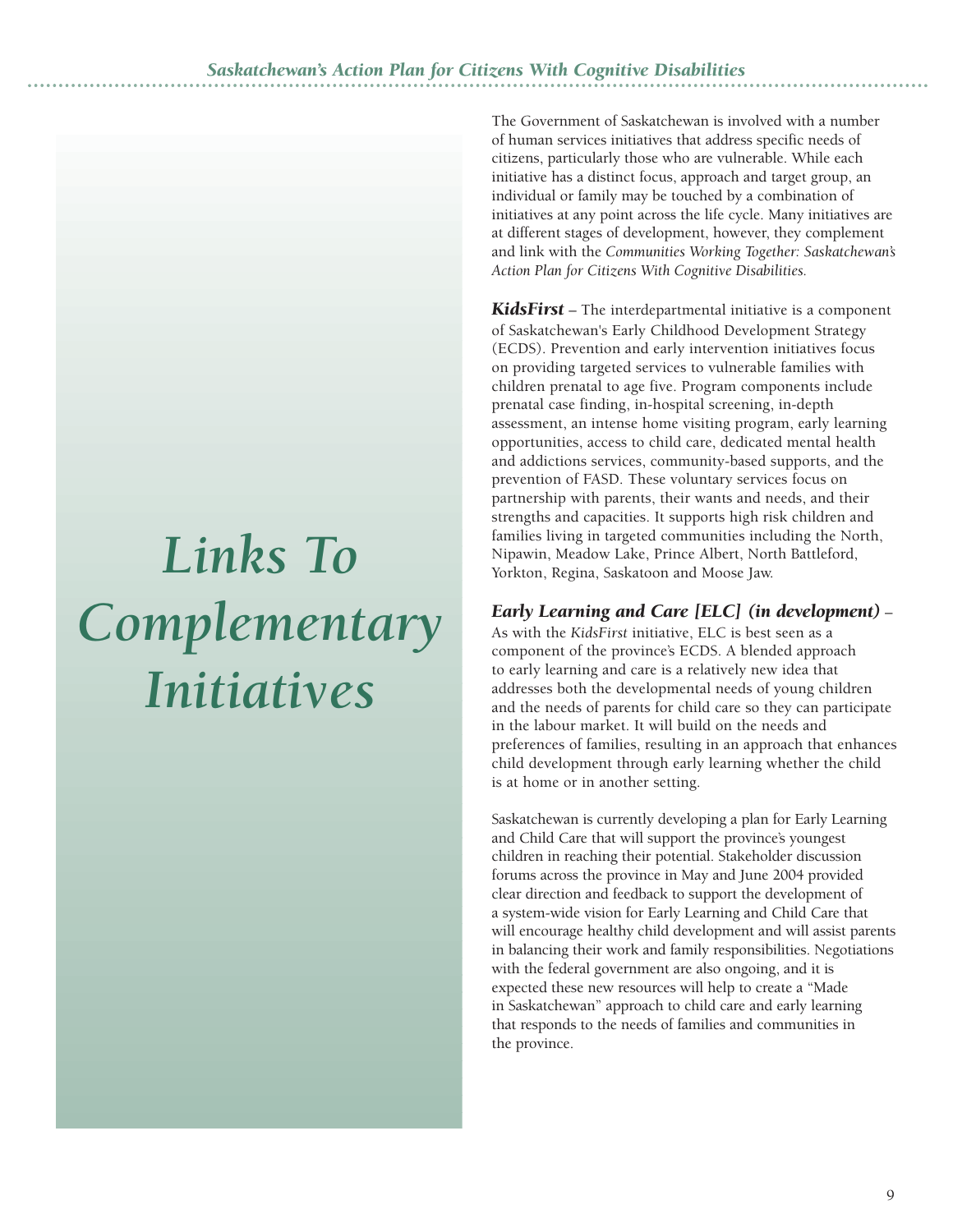*SchoolPLUS* – The initiative is a concept that envisions schools as the centre of the community, hubs for the delivery of a wide array of services and supports for the children and families they serve. Its goal is to create the conditions where all children and young people have the opportunity and supports they need for healthy development, and success in school and life. Ensuring the well-being and success of every child is both a challenge and a shared responsibility. Working together across the province, the provincial government departments are collaborating with provincial partners, systems, Aboriginal organizations, community-based organizations, communities and families to create School<sup>PLUS</sup>.

**Building Independence** – The initiative seeks to reduce poverty and welfare dependency for families. It is based on the belief that while social assistance can prevent destitution, it is highly ineffective when viewed as a solution to poverty. A system of supports has been structured outside the welfare system so that it is clearly economically beneficial for lowincome families to work. The Saskatchewan Employment Supplement, Child Tax Benefit, Family Health Benefits, and child care subsidies are available to low-income families whether or not they receive social assistance. These mainstream initiatives encourage independence and selfreliance, and improve the quality of life for low-income people.

#### *Strategy for Métis and Off-Reserve First Nations*

**People (MOR)** – The strategy was implemented in 2001 to address the urgent and growing needs of a young Aboriginal population. An ad hoc approach was replaced with one integrated, government-wide strategy aimed at achieving meaningful change in the lives of Aboriginal people over one generation and provide direction to address the circumstances facing urban and northern Aboriginal people throughout the lifespan. It focuses on four critical goals: success in education; work preparation; jobs and economic development; and, individual and community well-being. Principles guiding this work include respecting Aboriginal peoples' culture and rights, involving Aboriginal people in program design, delivery and decision-making, and acknowledging the federal government has constitutional responsibility for all Aboriginal people, while Saskatchewan has responsibility for all residents of the Province.

#### *Healthier Places to Live, Work and Play. . . A Population Health Promotion Strategy for*

*Saskatchewan* – The strategy was released in April 2004 by Saskatchewan Health. It provides a framework for population health promotion work within the province and focuses on changing conditions and environments in which people live, work and play. The Strategy defines four priority areas using a population health promotion approach: mental well-being, accessible nutritious food, decreased substance use and abuse, and active communities.

*Youth Services Model* – The Youth Services Model sets out to improve the way we deal with youth who offend or are at-risk to offend. The Model provides direction to all those who work with these youth. It builds on existing services that have been shown to work. Pilot sites are located in Regina and Prince Albert.

#### *Saskatchewan Council on Disability Issues' Saskatchewan Disability Action Plan* – Released in 2001 by the Saskatchewan Council on Disability Issues, the plan is based on the principle of full citizenship for all individuals including those who have disabilities. The vision is of a society that recognizes the needs and aspirations of all citizens, respects the rights of individuals to self-determination, and provides the resources and supports necessary for full citizenship.

It is also recognized there are many existing provincial, regional and community based services across the province currently assisting individuals and families with cognitive disabilities. Examples include:

- Early Childhood Intervention Program (ECIP)
- Saskatchewan Association for Community Living (SACL)
- Autism Treatment Services of Saskatchewan
- Provincial Acquired Brain Injury Services
- Community Resources and Employment Programs
- Regional Health Authority Services and Supports
- Saskatchewan Learning (e.g. designated disabled pupil program, Diversity Recognition)

These are just a few examples. It is recognized there are many more services providing supports to individuals and families.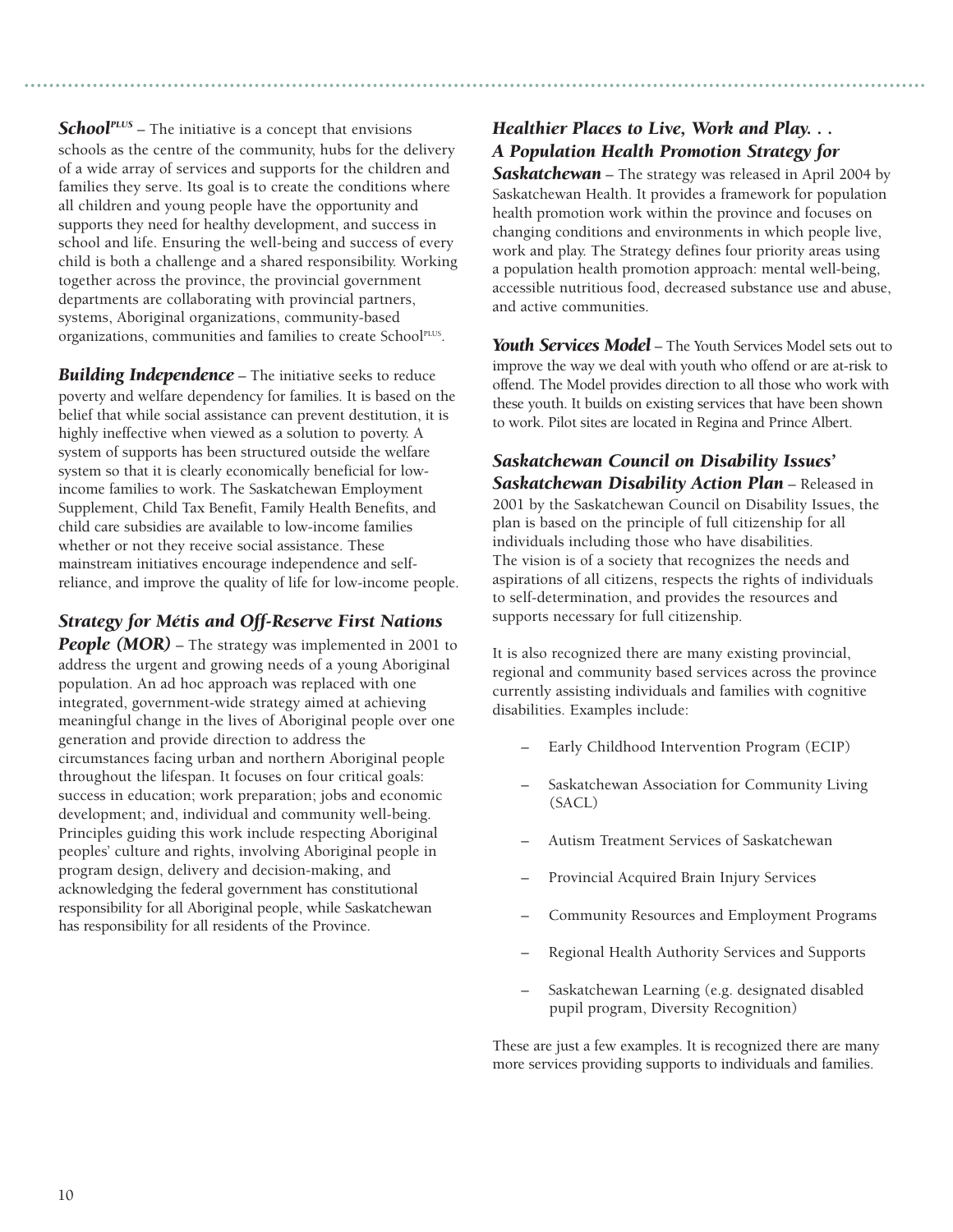#### *LINKS TO COMPLEMENTARY INITIATIVES*

|                                                                                                       | Investment in Capacity Across The Life Cycle |                     |           |
|-------------------------------------------------------------------------------------------------------|----------------------------------------------|---------------------|-----------|
|                                                                                                       | Prenatal<br>Birth to 6 years                 | 7 years to 18 years | Adulthood |
| Saskatchewan Council on Disability Issues'<br>Saskatchewan's Disability Action Plan                   |                                              |                     |           |
| Healthier Places to Live, Work and Play<br>A Population Health Promotion Strategy<br>for Saskatchewan |                                              |                     |           |
| Saskatchewan Strategy for Métis/<br>Off Reserve First Nations People                                  |                                              |                     |           |
| Action Plan: Citizens with<br>Cognitive Disabilities                                                  |                                              |                     |           |
| Youth Services Model                                                                                  |                                              |                     |           |
| KidsFirst                                                                                             |                                              |                     |           |
| Building Independence                                                                                 |                                              |                     |           |
| SchoolPLUS                                                                                            |                                              |                     |           |
| Early Learning and Care                                                                               |                                              |                     |           |
| Early Childhood Development                                                                           |                                              |                     |           |

This chart provides an illustration of how the initiatives complement one another and link across an individual's lifespan. Each initiative has a specific vision statement, with common themes of inclusion and citizenship of healthy children, individuals and families. While each of the initiatives has a particular focus (from the prenatal period through adulthood), they build on each other in overlapping approaches. The goals of the initiatives can be grouped into complementary categories –learning success, participation in the labour market and community life, well being, and community/shared responsibility.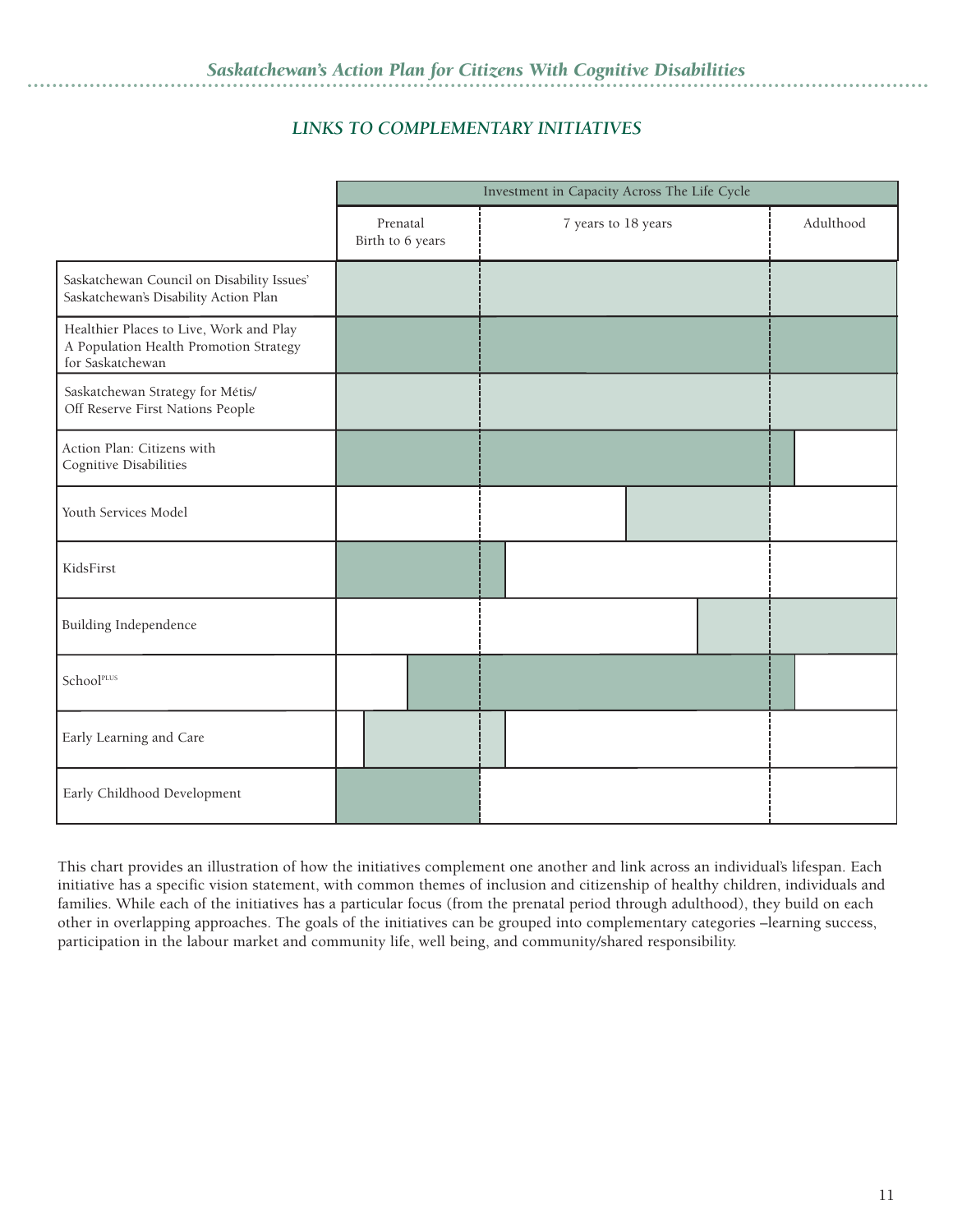## *Priorities For Action*

During 2005-06 a number of new initiatives will be implemented to meet the needs of individuals with cognitive disabilities and their families.

Specific initiatives include:

- 1. Strengthening Direct Supports Based on Need
	- i. Enhancing Knowledge and Skills of Families and Services Providers; and
	- ii. Establishing Flexible and Individualized Supports
- 2. Improving Access to Assessments and Diagnosis; and
	- i. Enhancing Assessment and Diagnostic Services
	- ii. Establishing a Three-Year Telehealth Cognitive Disabilities Diagnostic Pilot Project
- 3. Strengthening Fetal Alcohol Spectrum Disorder Prevention and Intervention.

The graphic below illustrates the circle of supports for individuals with cognitive disabilities and their families.

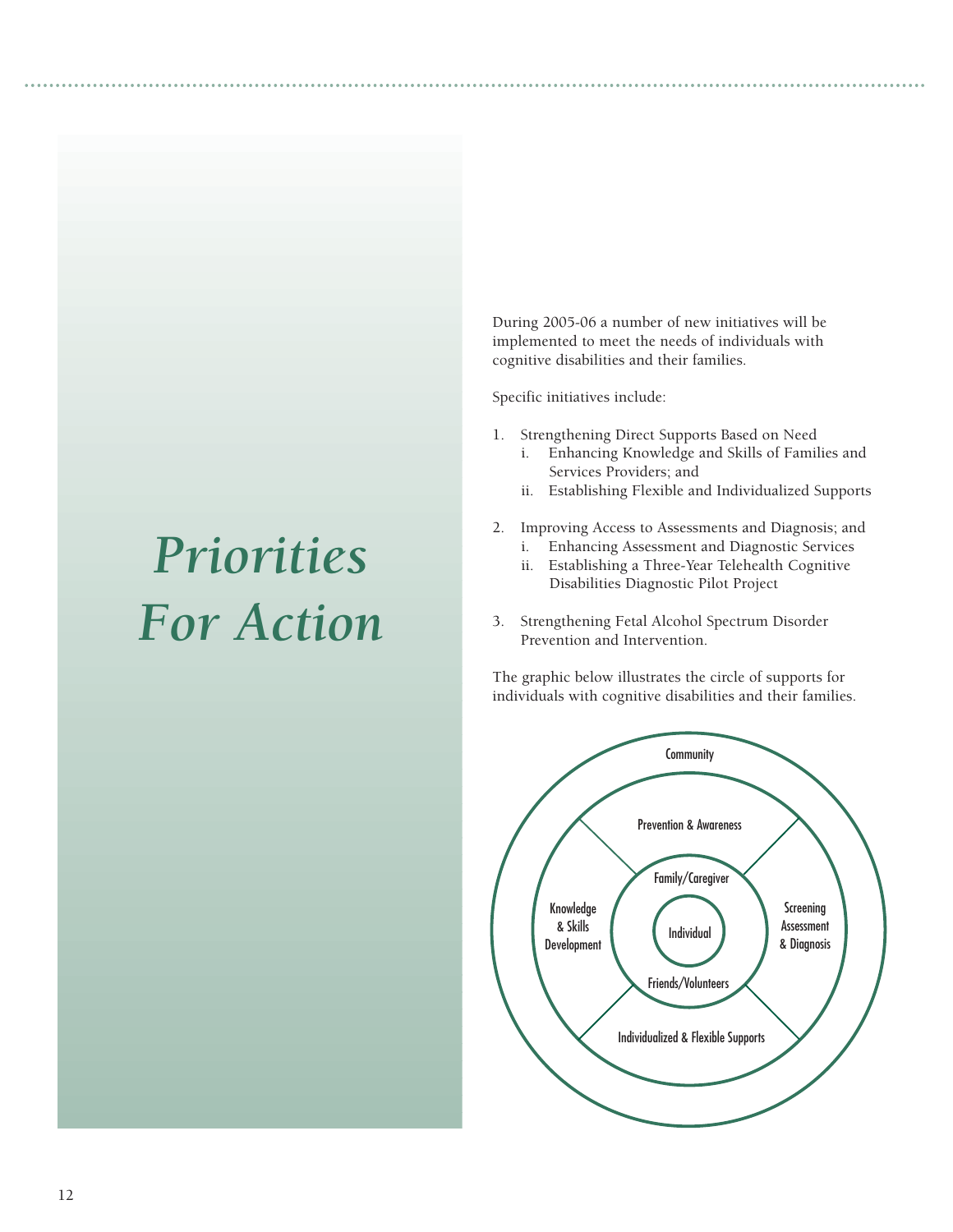#### *1. Strengthening Direct Supports Based on Need*

Experience suggests that a team approach benefits individuals with cognitive disabilities who have significant behavioural and developmental challenges, and their families. Two new initiatives will assist in facilitating integrated planning processes, including:

- i. Enhancing Knowledge and Skills of Families and Service Providers; and
- ii. Establishing Flexible and Individualized Supports.

These two initiatives work together to support an integrated approach that will respond to the needs of persons with cognitive disabilities and their families.

#### *i. Enhancing Knowledge and Skills of Families and Service Providers*

#### *Overview*

Families and caregivers are often resources for individuals with cognitive disabilities. They can model, reward, encourage and assist in the development of behaviours and life skills. They can also influence the environment that leads to success that will result in preventing further complex problems, such as secondary disabilities (e.g. mental health and alcohol and drug concerns, school problems, trouble with the law, etc.).

A key element in creating a more effective response will be to enhance the knowledge and skills of families and service providers meeting the needs of persons with cognitive disabilities.

#### *Getting Started – What's Involved?*

Through collaboration between Saskatchewan Community Resources and Employment and local planning committees, four cognitive disabilities consultants will assist in strengthening communities (i.e. community capacity) by providing specialized training and information on direct interventions.

Finding ways to improve the knowledge and skills of parents, caregivers and other service providers is another key strategy in the development of a service plan and in building an overall support system.

These resources will assist with:

- improving the knowledge and skills of families and service providers regarding cognitive disabilities and effective practices in supporting individuals;
- providing specialized training on behaviour management and life-skills; and
- providing consultation on strategies to better manage behaviours of children, youth and young adults.

Implementation is under way.

#### *Where?*

Cognitive Disability Consultants will be located in Regina, Saskatoon, Prince Albert, and La Ronge, with expansion to full provincial coverage in 2006-07.

#### *ii. Establishing Flexible and Individualized Supports*

#### *Overview*

A new flexible and individualized supports initiative will provide an additional option in the planning process for individuals with cognitive disabilities and their families. This funding will be linked to the individual/family and will offer greater options in terms of choice and control of supports.

Flexibility of funding supports will ensure agencies involved can assist an individual or family to access the funding.

#### *Getting Started – What's Involved?*

Saskatchewan Community Resources and Employment will manage the Flexible Individualized Support Initiative. This initiative will provide funding for family support and supportive independent living services to individuals with cognitive disabilities who have an identified unmet need.

Eligibility for funding will be based on an assessment of impact of disability and unmet need. This funding will not replace existing supports but will be used to supplement support from existing resources to develop a shared response (e.g. social housing, home care, mental health services, employment supports, etc.).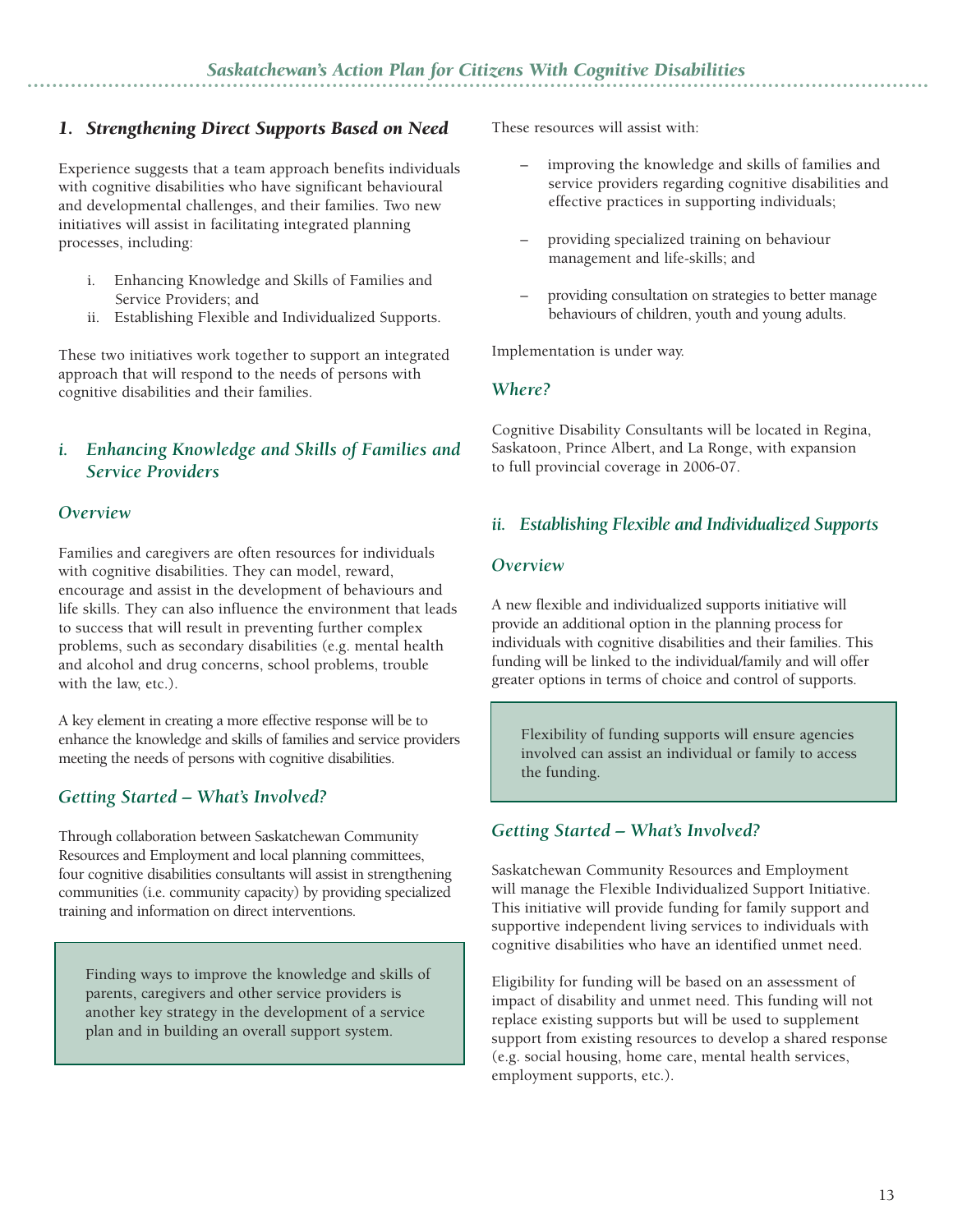Since this is a new approach to providing supports, further program development is needed. Implementation is expected for Spring 2005.

#### *Where?*

There will be access to individualized supports throughout the province.

#### *2. Improving Access to Assessments and Diagnosis*

People diagnosed with FASD are less likely to experience social and relationship problems if they are diagnosed early in life and raised in a stable and nurturing environment. These two factors have been associated with helping individuals escape negative experiences, including confinement for criminal violations and other reasons, trouble with the law, inappropriate sexual behavior, alcohol or drug problems and disrupted education. Accordingly, timely access to cognitive disabilities assessment and diagnosis is a priority initiative in Saskatchewan. The enhancement of provincial cognitive disabilities assessment and diagnostic services and the establishment of a telehealth cognitive disabilities diagnostic pilot project will assist with improving timely access to service throughout the province.

"These two positive factors, living in a stable environment and having an FAS or FAE diagnosis at an early age, are now documented for the first time as having a strong influence on what was previously assumed by many people to be an unchangeable situation."

*Streissguth, A.P. et al: Risk factors for adverse outcomes in fetal alcohol syndrome and fetal alcohol effects, Journal of Developmental and Behavioral Pediatrics, 2004.*

#### *i. Enhancing Assessment and Diagnostic Services*

#### *Overview*

Individuals with cognitive disabilities who have unmet needs will have improved access to screening, assessment and diagnosis to better determine the impact of their disability and identify needs.

Screening usually refers to an initial step being taken and provides a preliminary evaluation. Different types of service providers and professionals use different levels and types of screening for different purposes. A referral to a professional(s) for a functional assessment usually follows.

A functional assessment assists in establishing a service plan. A functional assessment does not replace a diagnosis, but can assist in the diagnostic process. It can also identify individuals with need where diagnosis is not possible or not essential to establishing a service plan.

A functional assessment:

- determines the impact of the disability;
- identifies individual and family strengths;
- provides a basis for addressing challenges such as behavioural and learning problems; and
- helps in the development of an individualized plan.

Diagnosis identifies a specific disease, disability or condition. Only a medical practitioner, such as a doctor, makes a diagnosis of medical conditions.

In addition, Health Canada has released National Diagnostic Guidelines for FAS and its related disorders. These guidelines will assist physicians in making a more accurate diagnosis.

#### *Getting Started – What's Involved?*

When screening indicates the individual is suspected of having a cognitive disability, they should be referred to professionals for a functional assessment. Then some individuals may need to be referred for a formal psychological assessment by a qualified psychologist (e.g. clinical, educational). In some cases it may be appropriate to refer for a medical diagnosis. Specialized Health Assessments may be required from time to time from forensic psychologists (for specialized mental health assessments of offending behaviours), neuro-psychologists (for brain-behaviour assessments) or neurologists (for neurological assessments).

"Intervention should be based on need, and should not be delayed because of waiting lists or delay in accessing definitive diagnostic services."

*Canadian Paediatric Society Position Statement: Fetal Alcohol Syndrome, March 2002.*

Some cognitive disabilities have underlying medical conditions and therefore, a trained medical practitioner must make the diagnosis of the medical condition.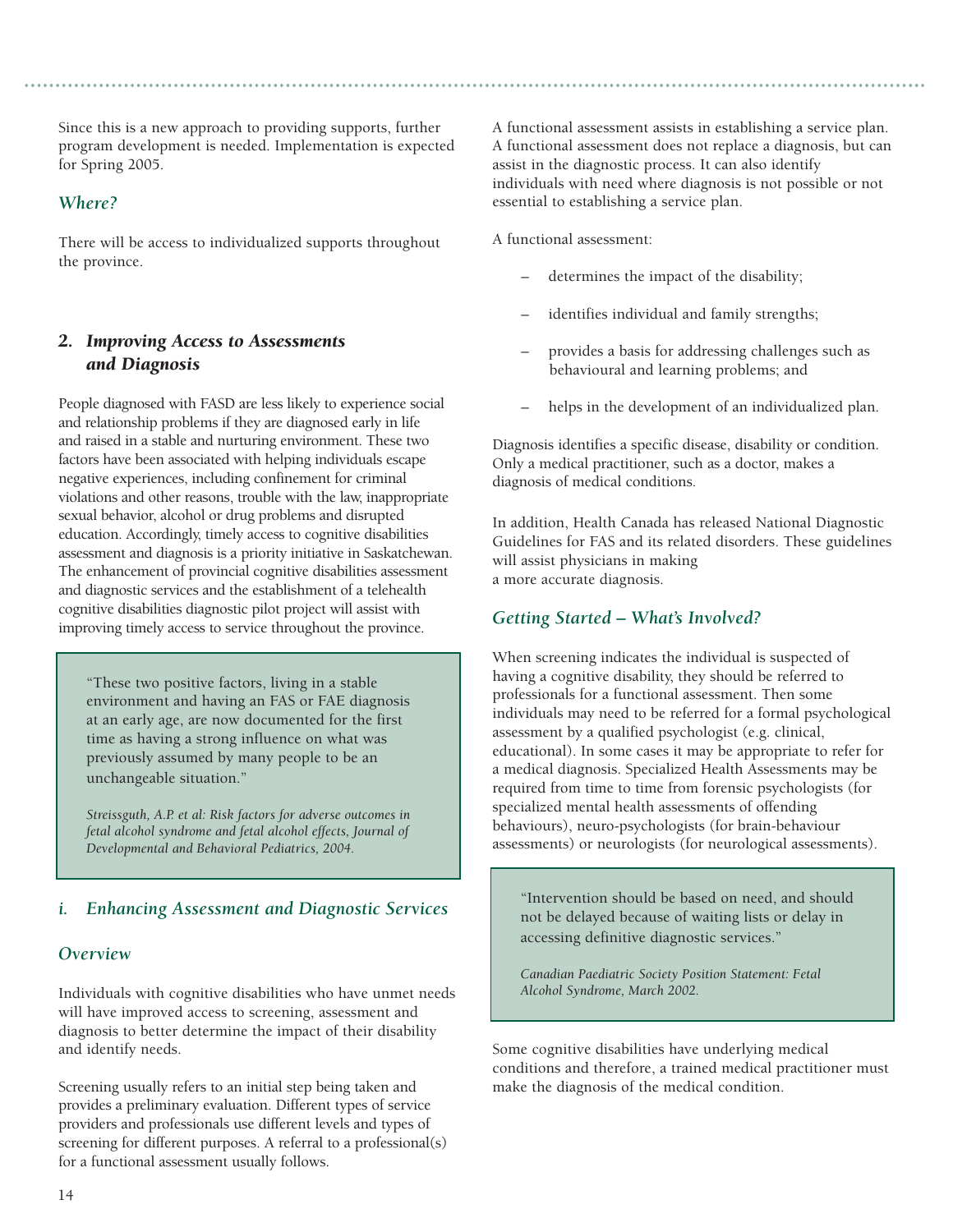#### *Where?*

Provincial services will be enhanced in the Regina Qu'Appelle, Saskatoon and Prince Albert Parkland Health Regions.

#### *ii. Establishing a Three-year Telehealth Cognitive Disabilities Diagnostic Pilot Project*

#### *Overview*

Telehealth Services are being used in remote communities across our province. Telehealth allows patients and physicians in rural and remote areas to have consultations through an interactive video link with specialists in larger centres. The system is also used to deliver continuing education to health providers, and educational sessions for patients and community members.

Manitoba's positive experience using telehealth services to diagnose FAS and its related disorders in remote northern communities demonstrates the possibility of a pilot in Saskatchewan. Using existing telehealth technology, a three-year Pilot has been initiated.

#### *Getting Started – What's Involved?*

An experienced cognitive disability assessment and diagnostic team partners with a health care team in a more remote location to offer cognitive disability assessments and diagnosis through the use of telehealth technology. During the developmental stage of the project the experienced team will make several outreach visits to the remote location to facilitate team development and to ensure that all team members understand their role in the provision of assessment and diagnostic services through telehealth. Once the project progresses to service provision, residents in the remote location will have regular access to cognitive disability assessment and diagnostic services.

#### *Where?*

The Saskatoon Health Region and the Athabasca Health Authority are collaborating to offer cognitive disabilities assessment and diagnostic services through telehealth to residents of the Athabasca Health Authority.

#### *3. Strengthening Fetal Alcohol Spectrum Disorder Prevention and Intervention*

#### *Overview*

As part of the *Communities Working Together: Saskatchewan's Action Plan for Citizens With Cognitive Disabilities in Saskatchewan*, a number of specific initiatives related to Fetal Alcohol Spectrum Disorder (FASD) will be developed in order to address the specific challenges of this disability.

Exposure to alcohol before birth can sometimes affect the development of the unborn baby. FASD is a term that refers to a range of physical, developmental, and behavioural impairments. These impairments are permanent and lifelong and often lead to difficulties with learning and social skills for the person.

"Those working in human services must become more knowledgeable on FASD so that there is a planned, sensitive and helpful approach to services."

*Fetal Alcohol Spectrum Disorder Community Discussions Summary Report, February 2004.*

While FASD is prevented by not consuming alcohol during pregnancy, many individuals are unaware of how alcohol use during pregnancy can affect the unborn baby and cause permanent impairments. Other areas of concern, such as addiction and problems related to poverty, lack of housing, violence, historical sexual abuse and despair, may also contribute to consuming alcohol during pregnancy.

There is no known safe time, level or type of alcohol to use during pregnancy.

Because alcohol affects each pregnant woman and unborn baby differently, the best advice for a woman who may become, or who already is pregnant, is to not drink any alcohol. That way the unborn baby will be safe from FASD for sure. If a woman is finding it hard to stop drinking, a referral to an agency that can help should be made in a local community. Early intervention using a supportive, culturally sensitive and non-judgmental approach will have long-term benefits.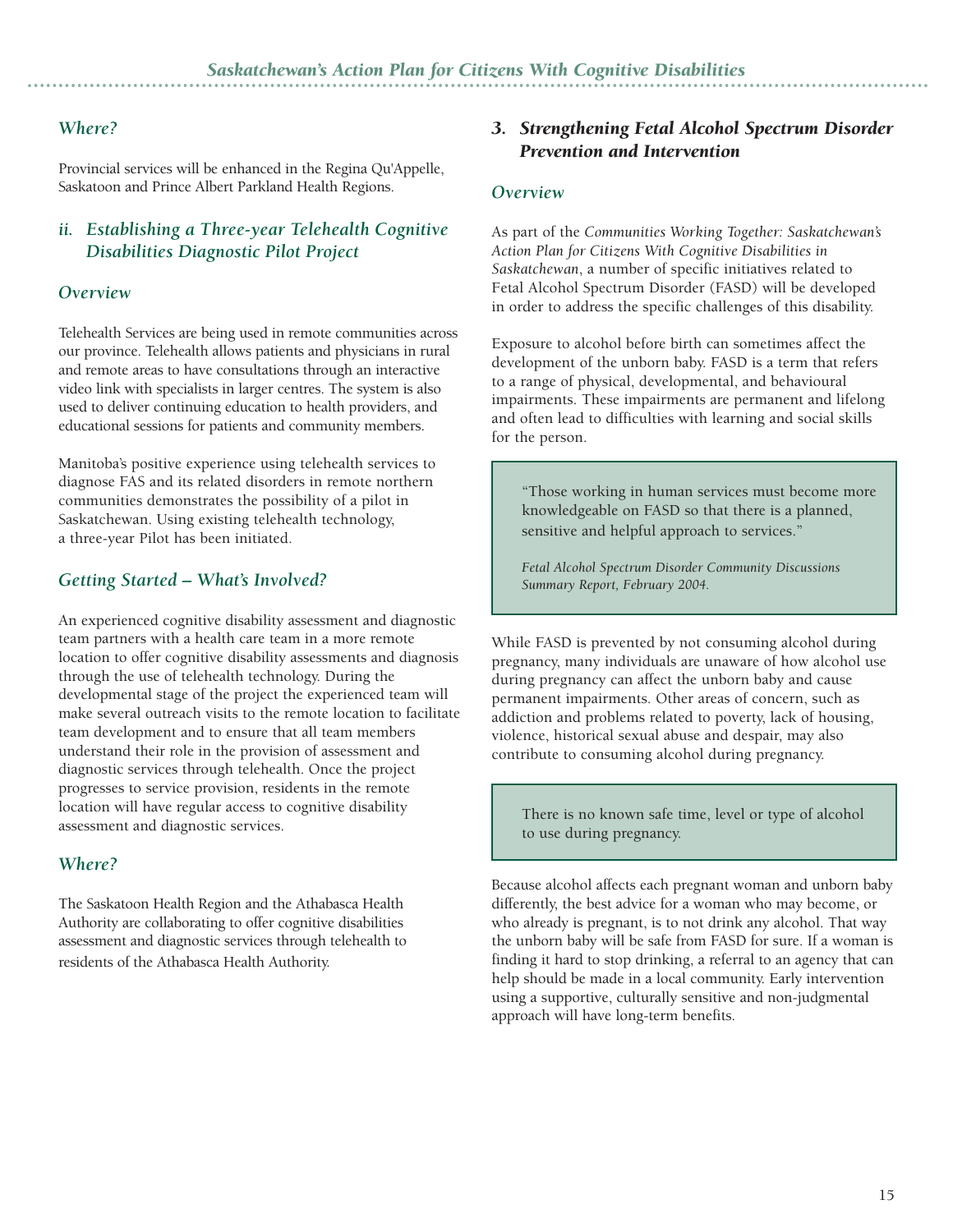#### *Getting Started – What's Involved?*

A number of initiatives will be undertaken. They include:

- i. Strengthening Prevention
- ii. Partnering with the Saskatchewan Fetal Alcohol Support Network
- iii. Developing a Screening and Alternative Measures Pilot Project

#### *i. Strengthening Prevention*

A number of approaches to prevention and early intervention are required to address this disability. Effective prevention means:

- All women and their partners must be aware of the effects of alcohol on the unborn baby.
- Children and youth are taught at an early age the association of alcohol, pregnancy and the life-long disability of FASD.
- Specialized, concentrated efforts should be focused on vulnerable, substance abusing and chemically dependent women and their partners.
- If women are to experience successful recovery from substance abuse they must receive support and experience positive relationships and interactions.
- Some women will struggle with complete abstinence. Reducing the use of alcohol during pregnancy will reduce the harm caused by it.
- Prevention and early intervention needs to be integrated with existing programs.

#### *Promoting a Harm Reduction Approach*

"To be effective in FASD prevention efforts, we need to move from a focus on women's alcohol use alone to increased understanding of related health and social problems experienced by women that contribute to FASD, and to provide a network of supports that directly address these contributing factors."

*British Columbia Centre of Excellence for Women's Health Policy Series, Mother and Child Reunion: Preventing Fetal Alcohol Spectrum Disorder by Promoting Women's Health.*

Many women who are vulnerable to having babies with FASD will have a difficult struggle with total abstinence from alcohol during pregnancy. Some will have experienced the effects of multi-generational poverty and some will have grown up in families and neighbourhoods where alcohol is part of a lifestyle. In many cases, alcohol is a crutch or tool to help them 'cope' or 'escape' the pressures in their lives. Many women will experience significant pressures from their partners and others to continue using substances.

"A harm reduction approach emphasizes:

- Assistance toward improving women's health in a holistic way.
- The right to non-judgmental, noncoercive services.
- Reducing the harm arising from use, rather than focussing on the drug itself, whether legal or illegal.
- The involvement of women who use, and their communities, in jointly coming up with strategies that will work."

*Saskatchewan Provincial Alcohol and Drug Services Working Group. Fetal Alcohol Syndrome: A role for professionals in providing early intervention and other support for women, April 2002.*

It is unrealistic to believe that once aware of the effects of alcohol and being offered treatment that total abstinence will result for all women. Small steps, including reduction of alcohol consumption during pregnancy, must be recognized and supported.

Intervention approaches that are culturally sensitive must be effective in working with troubled individuals who may not always welcome intervention. No mother consumes alcohol with the intent to have a child affected by FASD. Effective practices recognize the issues with alcohol abuse and addiction. Women must be supported throughout their pregnancy to prevent FASD.

To enhance existing prevention and awareness efforts already underway, and to support the objectives outlined in the framework, a number of initiatives will be undertaken using community development approaches. They include:

a) Strengthening prevention and awareness initiatives.

Saskatchewan Liquor and Gaming Authority have created a funding pool to enhance social responsibility initiatives related to beverage alcohol. Resources will be allocated in partnership and consultation with Saskatchewan Health, and will focus on FASD.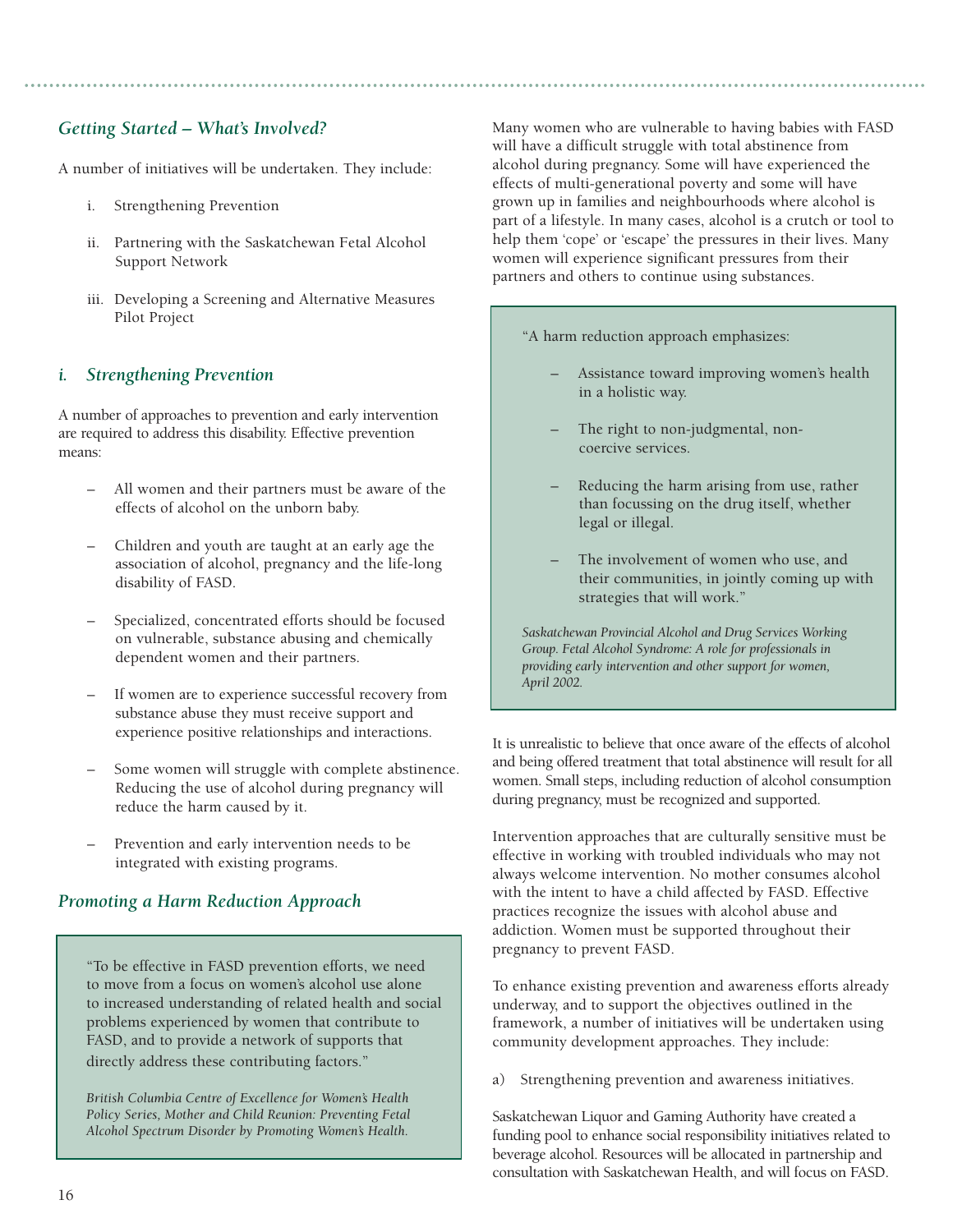Further discussions with community partners will take place on an annual basis to identify priority areas.

b) Establishing a prevention pilot project for youth and women at-risk of consuming alcohol during pregnancy in the *KidsFirst* North program.

*KidsFirst* is a key interdepartmental initiative designed to support vulnerable families in developing the capacity to nurture their children. The program involves a comprehensive, research-based and strategic array of prevention and early intervention initiatives that focus on providing services for pregnant women, their families, and children to age five, who are most vulnerable due to their social and economic circumstances. Emphasis is also placed on the prevention of FASD.

*KidsFirst* North will enhance existing services by establishing a prevention pilot project targeting additional resources to youth and women at-risk of consuming alcohol during pregnancy. This targeted funding will also support community development activities.

c) Developing FASD Curriculum.

Saskatchewan Learning will develop sample units on topics in the curriculum relating to FASD and parenting. The sample units will provide instructional methods, student activities, assessment and evaluation strategies, and student teacher resources.

d) Province wide intervention training strategy.

Professionals and service providers will be trained so that they have the knowledge and skills necessary to support women at risk of having an infant with FASD, and to support individuals with cognitive disabilities. Training will be offered to physicians, health professionals, police, lawyers, judges, other service providers, and families. The training will be managed centrally and involve a common set of materials with special modules for each group of professionals and service providers.

#### *ii. Partnering with the Provincial Saskatchewan Fetal Alcohol Support Network*

The Saskatchewan Fetal Alcohol Support Network (The Network) is a provincial non-profit organization that supports parents and caregivers of persons with FASD.

Over the past few years The Network has developed a number of resources, including Tip Sheets that have been very useful to parents, caregivers and professionals. They also provide information to professionals and, in partnership with the Saskatchewan Prevention Institute, have developed a Speakers Bureau that provides educational presentations to parents, professionals and community groups. The Network encourages the development of parent support groups around the province.

"It is important to take away stigma attached to FASD (both for those identified as having FASD and for the families)."

*Consumer, Fetal Alcohol Spectrum Disorder Community Discussions Summary Report, 2004.*

The provincial departments of Community Resources and Employment, Health and Corrections and Public Safety will provide funding to assist The Network with their continued work to address FASD.

Further information about The Network can be found at the following website address: http://www.skfasnetwork.ca.

#### *iii. Developing a Screening and Alternative Measures Pilot Project*

This pilot project will test a screening / assessment / case planning system designed to meet the short term and long term needs of youth affected by FASD in the justice system as defined under the Youth Criminal Justice Act.

Outcomes of the project will include:

- Youth affected by FASD are identified through a screening process;
- Youth screened as having a significant likelihood of being affected by FASD receive assessment and diagnosis (when necessary);
- Youth affected by FASD are held accountable for their offence in ways that are meaningful to them;
- Appropriate short term and long term intervention plans are developed and carried out for youth affected by FASD.

#### *Where?*

Saskatoon.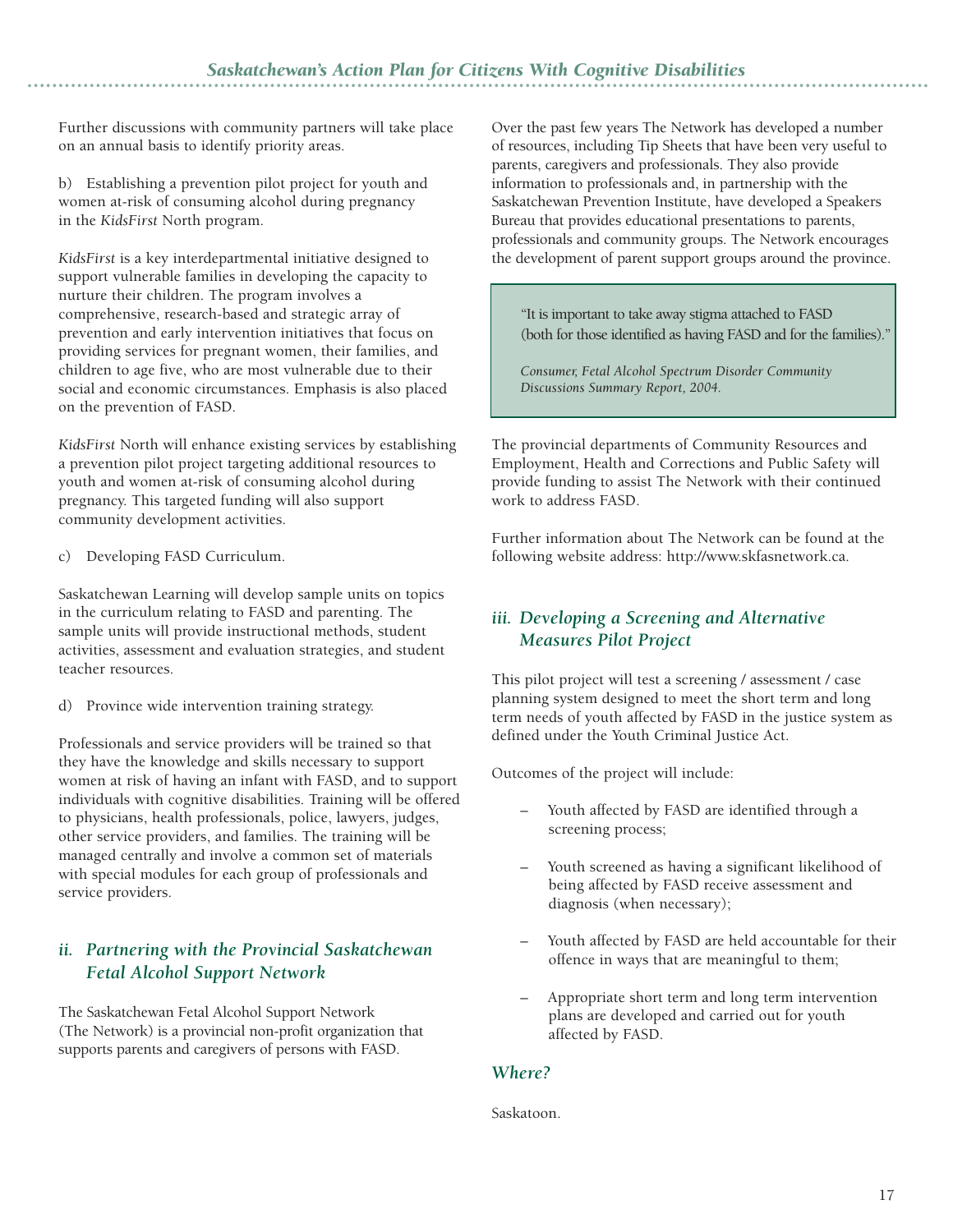# *Small Steps Equals Big Gains*

The time is right in Saskatchewan to address disability in a new way.

The *Communities Working Together: Saskatchewan's Action Plan for Citizens With Cognitive Disabilities* is a step in achieving a vision for the future in Saskatchewan where individuals with disabilities may achieve full and equal participation in our province. The initiatives will provide a foundation for the improvement of supports and services to individuals with cognitive disabilities.

A comprehensive approach to supporting individuals with cognitive disabilities is important. Continued discussions and collaboration by all sectors and communities are needed.

Using community development and culturally appropriate approaches will be important in the development of many of the initiatives outlined in the strategy. The Strategy will align with other initiatives currently underway.

Ongoing discussions with community partners across the province will take place in the coming months as the provincial strategy continues to be developed. Government departments will continue to play a role in providing central support to the implementation of the strategy. It is expected evaluation of initiatives will inform future service development and effective practices.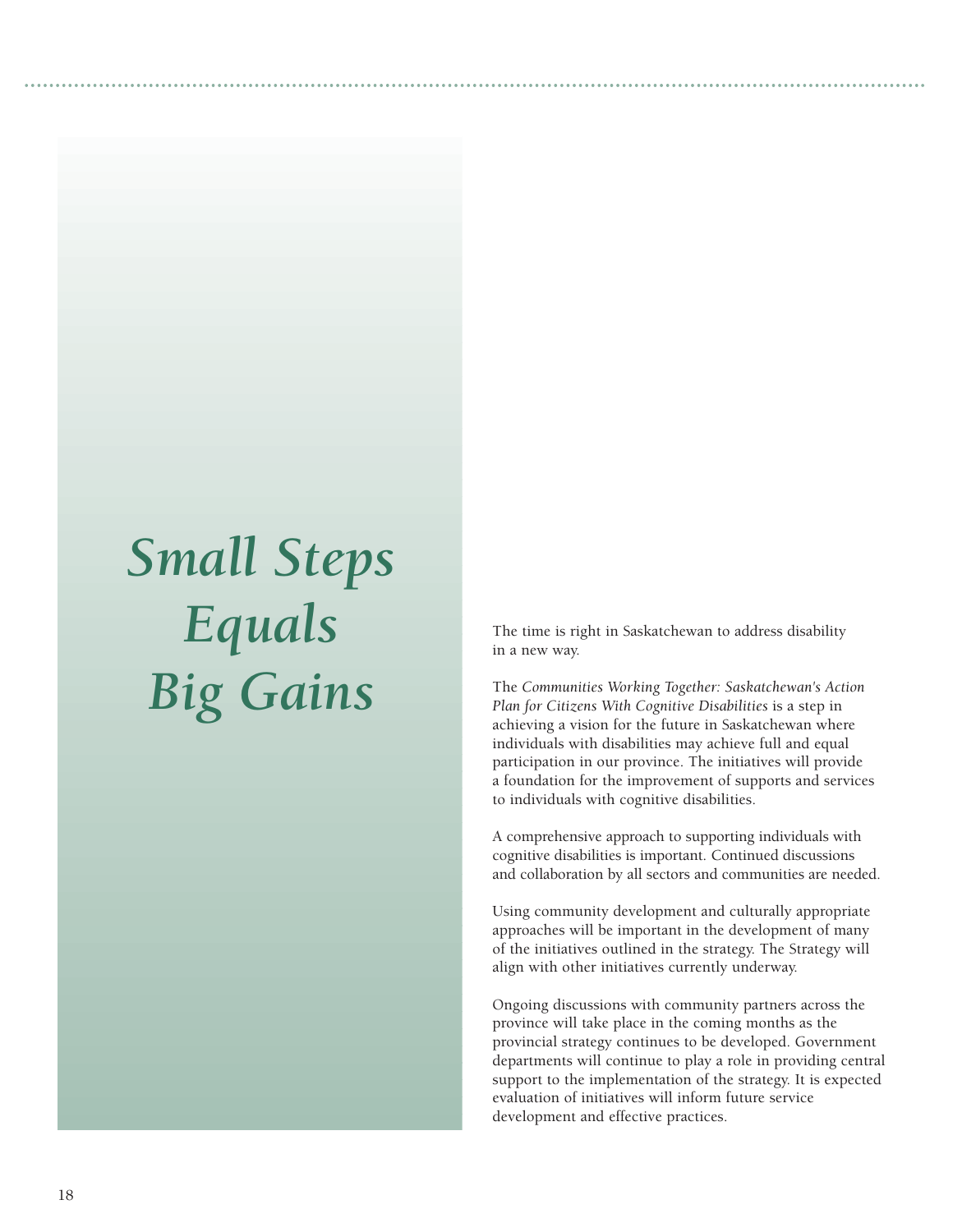# *Glossary*

*Behavioural Challenges –* refers to limitations in an individual's social, emotional or behavioral functioning. Behavioural challenges can impact a person's daily functioning.

*Capacity Building –* involves drawing together the resources, skills and knowledge that already exist at all levels – in families, communities, regions, governments, private industry and non-government organizations – and filling in gaps with additional training, sharing of best practices, knowledge and other resources (Health Canada: *Fetal Alcohol Spectrum Disorder – A Framework for Action*, 2003).

*Clinical Psychological Assessment –* typically involves the gathering and analysis of information on an individual suspected of having a disorder of behaviour, emotions or thought. Information is gathered from a variety of sources, and includes direct observation/interviewing and psychological testing of the individual; and reports from those familiar with the individual, including his/her family. The analysis is expected to lead to recommendations for the treatment and management of the individual's disorder.

*Cognitive Disability –* is typically a long-term condition that involves significant limitations in a person's ability to learn and to process information from his/her environment (e.g. acquiring knowledge, remembering, decision making, problem solving, abstract reasoning etc.).

*Community –* A group of people bound together through mutual interests and sense of shared destiny based on ethnic, racial or cultural differences. Boundaries can be geographical (such as a neighbourhood, town, city or region) or nongeographical (such as an interest group dispersed across the province, workplace, business organization, professional association, or ethnic/cultural group). (Government of Saskatchewan, *Saskatchewan Human Services: Integrated Case Management*, October 1998).

*Community Development –* is an educational and motivating process that engages community members and organizations and empowers them to participate actively in improving the quality of their lives. (Saskatchewan Education, *Building Communities of Hope: Best Practices for Meeting the Learning Needs of At-Risk and Indian and Métis Students*, 1996).

**Determinants of Health –** Physical and mental health is determined by a number of factors including: Income and social status, employment and work environment, education, social environment, natural and built environments, personal health practices, individual capacity and coping skills, biology and genetic endowment, health and social services, culture and gender. (Health Canada: *Fetal Alcohol Spectrum Disorder – A Framework for Action*, 2003).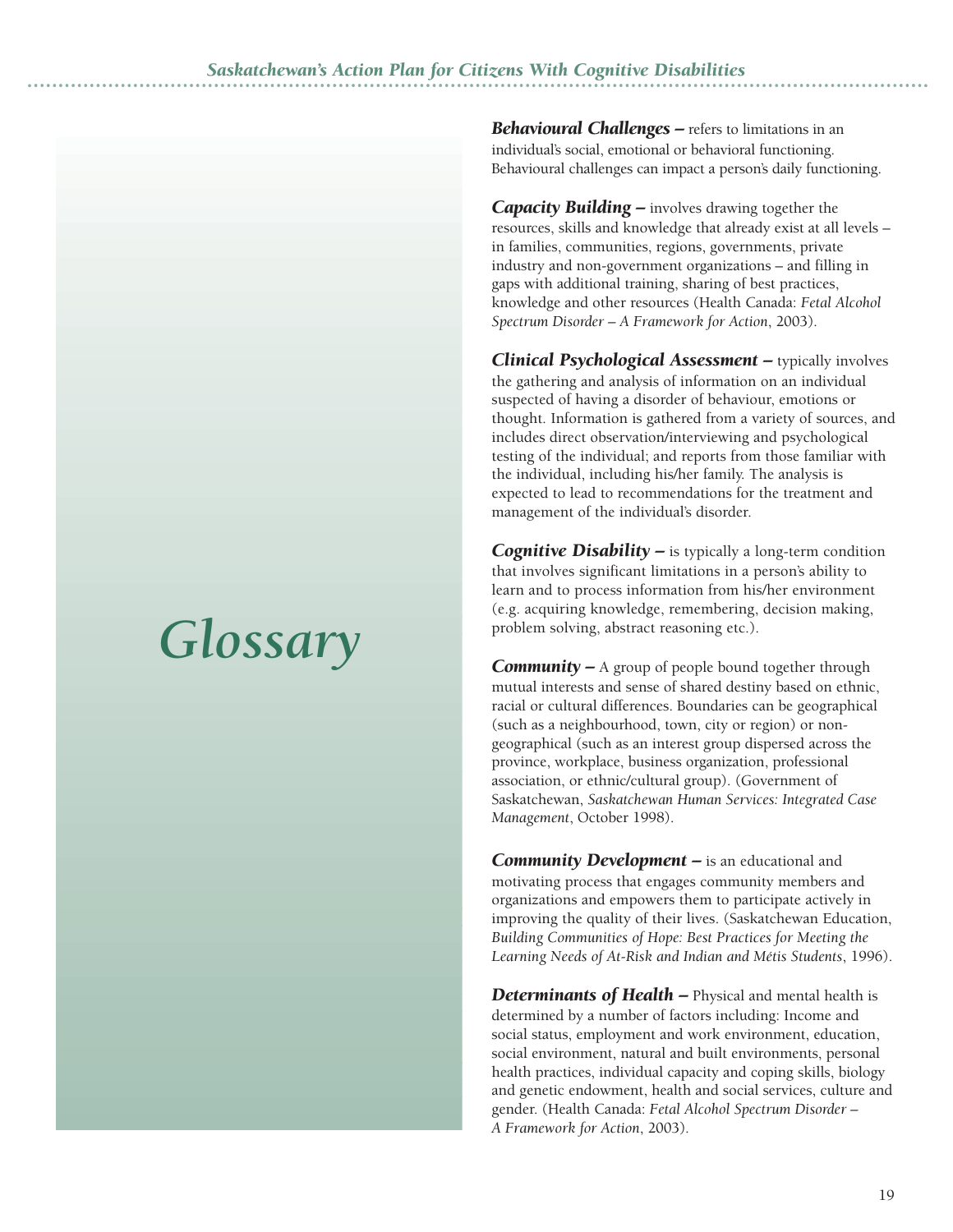*Developmental Challenges –* refer to limitations in the person's adaptation to daily living. In this context, developmental challenges may include behavioural challenges but also limitations in other areas of functioning such as selfdirection, self-care, home and community living, work, leisure, safety, educational, vocational and employment activities.

*Diagnosis –* is a formal statement given to identify a specific disease, disability or condition. Only a medical practitioner, such as a doctor, can make diagnoses of medical conditions.

*Educational Assessment –* refers to a comprehensive range of methods and strategies used to gather information about a student. Information is gathered from a variety of sources including classroom-based measures, parent/family interviews, observations in a variety of settings, past student records, reports from other personnel involved with the individual and family, and formal norm-referenced assessments. This information provides insight into a student's abilities, needs, interests and progress.

*Fetal Alcohol Spectrum Disorder (FASD) –* is an umbrella term used to refer to a range of physical and developmental disabilities resulting from prenatal exposure to alcohol. It is not a diagnostic term. There are diagnostic terms within the FASD umbrella term including: Fetal Alcohol Syndrome (FAS), partial Fetal Alcohol Syndrome (pFAS), Alcohol-Related Neuro-development Disorder (ARND) and Alcohol-Related Birth Defects (ARBD).

*Formal Resources –* are those services represented by paid service providers (e.g. social workers, addiction or mental health workers, teachers, etc. (Human Services Integration Forum, *Integrative-Wraparound Process Training Manual*, April 2001).

*Functional Assessment –* evaluates a person's ability to perform activities of daily living (ADL's) as well as the person's ability to care for himself/herself. It considers aspects of quality of life, and physical and mental well being.

*Harm Reduction –* is defined as 'a policy or program directed toward reducing or containing the adverse health, social, and economic consequences of alcohol and other drug use without requiring a reduction in consumption or abstinence from substance use'. Harm Reduction allows for the 'right help at the right time'. (Saskatchewan Provincial Working Group, *Meeting the Challenges, The Saskatchewan Model of Recovery Services*, 2001).

*Holistic –* A definition of health that looks at the whole picture and takes all determinants of health (physical, intellectual, emotional and spiritual), including social determinants, into account. (Health Canada, *It Takes a Community: A framework for the First Nations and Inuit Fetal Alcohol Syndrome and Fetal Alcohol Effects Initiative*, 2001.)

*Human Services –* Services provided to individuals to help meet their physical, psychological, and/or social needs. These include health, education and training, social, justice, housing, recreational and cultural services. (Government of Saskatchewan, *Saskatchewan Human Services: Integrated Case Management*, October 1998).

*Informal Supports –* includes family/caregivers, friends, and/or volunteers who actively provide support to individuals and families. (Human Services Integration Forum, *Integrative-Wraparound Process Training Manual*, April 2001).

**Integrated Planning Process –** includes a team approach to assessing, planning, coordinating, implementing, monitoring, and evaluating individual and family needs.

*Inter-sectoral Approach –* evaluates a person's needs from the perspective of more than one service provider.

**Intervention –** activities intended to prevent or reduce the harm associated with primary and secondary disabilities. (Health Canada, *Best Practices: Fetal Alcohol Syndrome/Fetal Alcohol Effects and the Effects of Other Substance Use During Pregnancy*, 2001).

*Impact of Disability –* is understanding an individual's limitations or restrictions and the supports required to participate and to be included in the community. An approach based on the impact of disability allows supports to be more closely matched to individual need and circumstance.

*Neurological Assessment –* is completed by a neurologist or other physician and includes a physical examination that focuses on evaluating the neurological status of the individual, using specialized knowledge of the function and distribution of the nerves in a person's body.

*Neuropsychological Assessment –* includes specific psychological tests that determine the areas of impairment in the individual's brain and the relationship to his/her behaviour.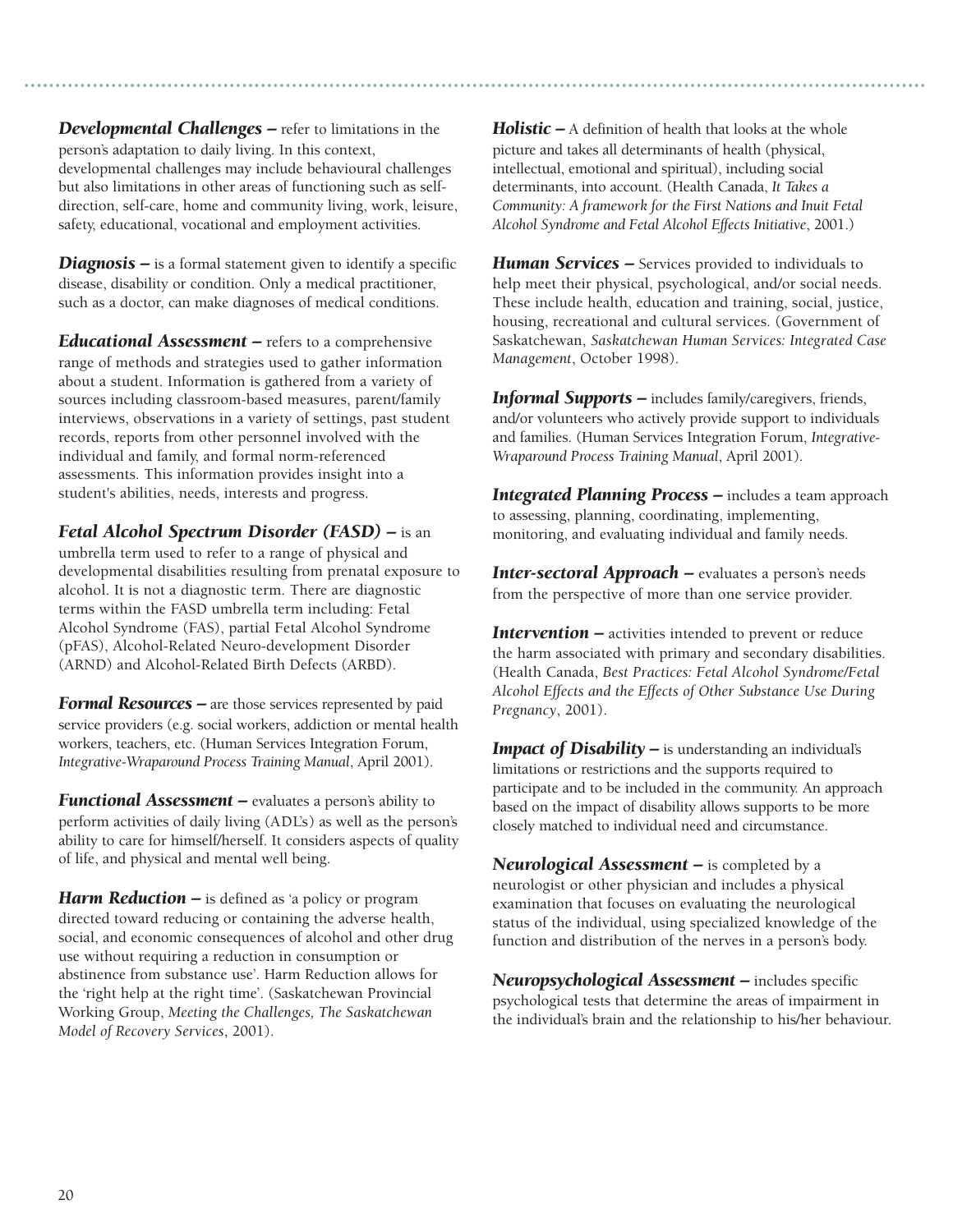*Screening –* usually refers to an initial step being taken and provides a preliminary evaluation. A set of criteria is used to examine behaviours, physical characteristics, or other attributes that may indicate a certain disorder (e.g. use of screening tools to determine problem drinking).

**Secondary Disabilities –** occur after birth and may include mental health and alcohol and drug concerns, and related issues such as school problems, inappropriate sexual behaviours, and trouble with the law.

**Service Plan (Care Plan)** – A series of goals, interventions and responsibilities that provide a cohesive and integrated approach to address the identified strengths and needs of the client. (Government of Saskatchewan, *Saskatchewan Human Services: Integrated Case Management*, October 1998).